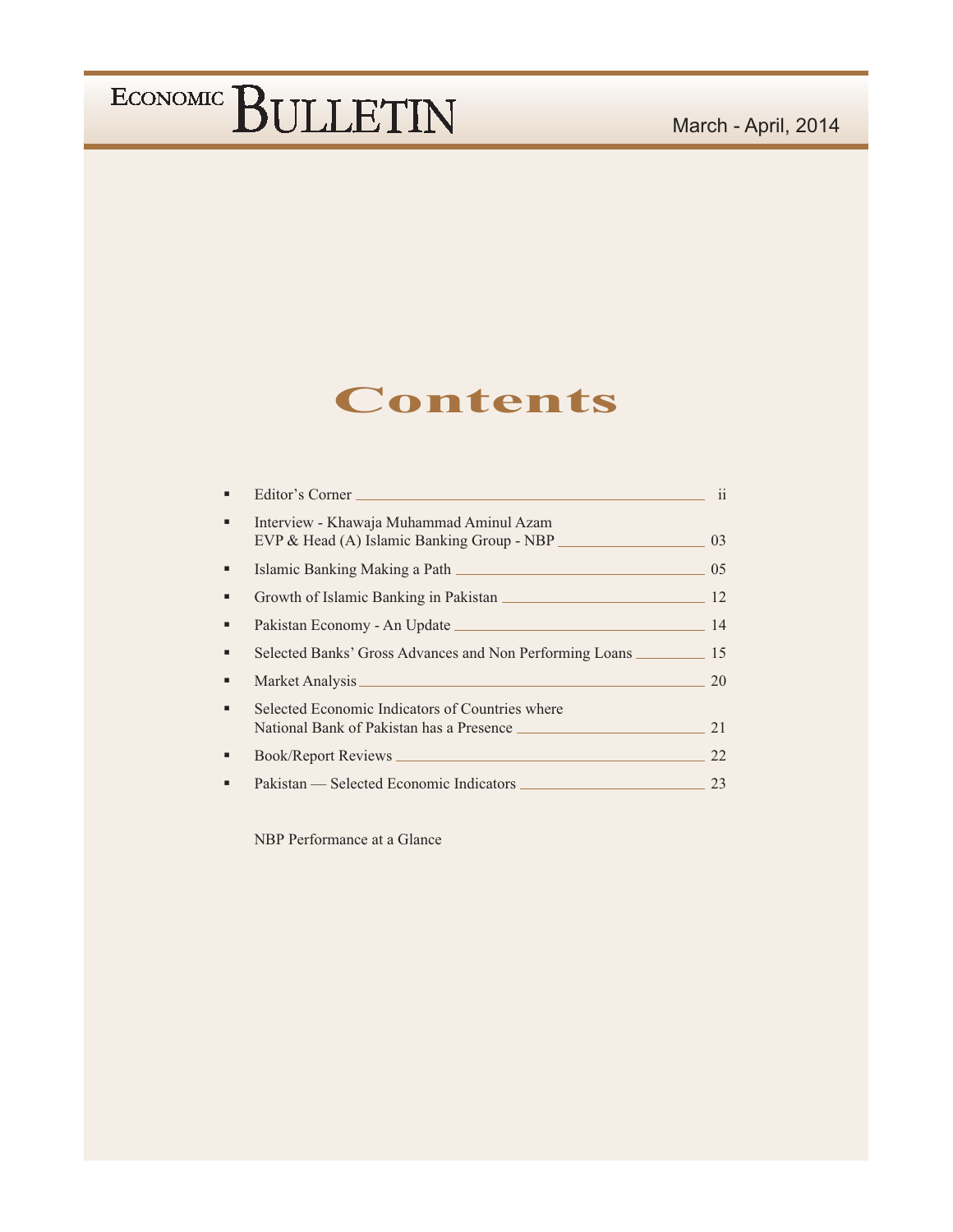### **Editor's Corner**

#### Dear Readers.

Islamic finance has grown significantly over the years in every corner of the globe. Growing by more than 10 percent per annum over the past decade, it has today become a noticeable part of the international financial system. Globally the value of Islamic financial assets has increased from \$150 billion in the mid 1990s to about \$1.72 trillion by end 2013. Growth has been mainly driven by growing demand for Shariah compliant products and services. Islamic banking dominates the global Islamic finance industry, representing about 80 percent of total Islamic financial assets.

The main growth areas include Saudi Arabia, Qatar, Kuwait, Iran, Indonesia, Malaysia, UAE and Turkey. The growth is however, not restricted to muslim countries, as Islamic banking is gradually making inroads in the Western markets and is complementing conventional financing. There is a presence of large numbers of Islamic banks and growing interest of conventional banks to open up separate Islamic windows.

Last year the *World Islamic Economic Forum* was held in the city of London, which is playing a growing role in Islamic finance industry. More than 20 banks currently offer Islamic financial products and services in the UK, more than any other western country with the number expected to grow further. The value of Sukuks listed on the London market has reached \$35 billion over the past five years. In France, banks such as BNP Paribas, Societe Generale, and Union de Banques Arabes et Francaises have been involved in Islamic financial transactions over the last ten years. There are large players which have a presence in France, namely National Bank of Kuwait, Tejerat Bank and Qatar National Bank. Conventional bank Credit Agricole also offers some Islamic products and services. Standard Chartered has launched Islamic banking services in Kenya. Islamic finance accounts for around 2 percent of total banking business in Kenya.

The Islamic banking industry which started from almost scratch in Pakistan has grown over the years and today constitutes 10 percent of the country's banking system. Initial steps for Islamization of banking and financial system in Pakistan were taken in 1977. In the decade that followed banking and other relevant laws were amended to facilitate interest free banking.

However, the initial efforts could not produce the desired results due to absence of Shariah compliance mechanism in place, lacking proper homework at the level of central bank as well as that of the financial institutions to enable such a sudden shift, states the State Bank of Pakistan.

Islamic banking was relaunched in 2001, when the government decided to promote Islamic banking in a gradual manner and as a parallel and compatible system in line with the best international practices. Since its relaunch in 2001, the Islamic banking industry is making good progress. In December 2013, there were 5 full fledged Islamic scheduled banks operating in the country with 676 branches, 14 Conventional banks with 441 stand alone branches and 96 sub branches.

The State Bank has been issuing regulations, instructions and guidelines on Shariah compliance since the relaunch of Islamic banking in 2001. It has developed a five year strategic plan 2014-18 for the Islamic banking industry. It sets the future direction of the industry and gives a consensus strategy to take the industry to the next phase of growth and development. The strategy envisages among others deepening and broadening of products offered by Islamic banks, doubling the outreach of Islamic banking institutions and increasing the market share to 15 percent of the banking system.

Keeping in view the recent developments that have taken place in the Islamic banking industry, a comprehensive *Shariah Governance Framework* has been developed, where the objective is to strengthen the overall Shariah compliance environment in the Islamic Banking Institutions. In order to strengthen the Islamic banking windows, SBP has made certain amendments in the earlier announced policy. SBP efforts will give further boost to the development of the Islamic banking industry.

Ayesha Mahn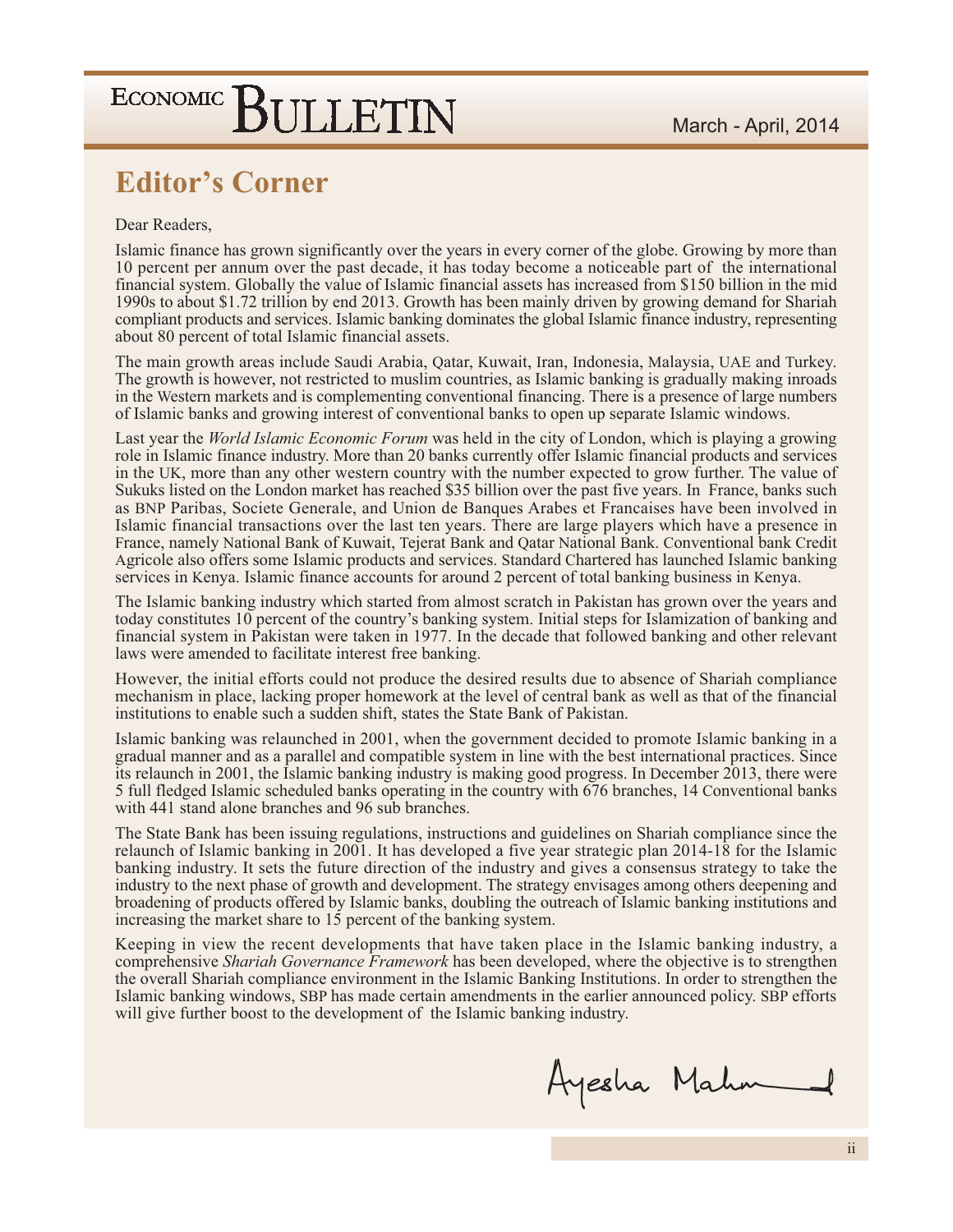### **Interview**

Khawaja MuhammadAminulAzam EVP  $& Head(A)$ **Islamic Banking Group** National Bank of Pakistan

#### Tell us about NBP Islamic Banking. How it all started, what are the Shariah complaint products/services 0.1 that the Bank offers? What progress has the Bank made?

National Bank of Pakistan (NBP) started its Islamic Banking operations in December 2006, with the opening of its first Islamic banking branch in Karachi. Over the years NBP Islamic banking branch network has expanded to eighteen (18) branches which are in Karachi, Hyderabad, Lahore, Rawalpindi, Islamabad, Sialkot, Multan, Faisalabad, Peshawar, Muzaffarabad and Mirpur AK.

NBP-Islamic Banking Group (IBG) offers Shariah Compliant General Banking Operations. On the asset side, Ijarah and Murabaha are offered at present. While on the liability side, NBP IBG offers remunerative and non-remunerative deposit products.

NBP- Islamic Banking is on the 18th position in terms of deposits base of Rs.4 billion as on September 31, 2013 and constitutes deposits share of  $0.5\%$  in the Industry.

Recently, there has been growing focus by Government of Pakistan on Islamic Finance. The government has formed a Steering Committee to promote Islamic Banking in the country. Further, a new Deputy Governor has been appointed at SBP for the development of Islamic Banking.

#### $Q_{1}$ ,  $2$ What steps has State Bank of Pakistan taken recently to promote Islamic Banking in the country?

Islamic Banking Industry in Pakistan has been growing at a fast pace ever since its re-launch in 2001. Starting from almost scratch, the Islamic banking industry now represents 10 percent of overall banking system with 19 banking institutions offering Islamic banking products and services. State Bank of Pakistan (SBP) initiated a three-prong strategy in 2001 and facilitated setting up of (i) Islamic Banks (ii) Islamic Banking subsidiaries of commercial banks and (iii) dedicated Islamic banking branches by the conventional commercial banks.

During the period, SBP has issued detailed licensing criteria, instructions and guidelines for Shariah compliance, instructions for Profit & Loss Distribution and Pool Management and also adopted few Islamic Financial Services Board (IFSB) prudential and Accounting and Auditing Organization for Islamic Financial Institutions (AAOIFI) Shariah standards.

Although the industry has shown rapid growth, there are still areas which require concerted and proactive efforts by stakeholders to further develop and nurture the industry. To augment the existing growth momentum and to lead the industry to the higher level of professionalism, SBP has prepared "Strategic Plan for Islamic Banking Industry of Pakistan  $2014 - 2018$ ".

The plan focuses on initiatives necessary for improving public perception of Islamic banking and promoting it as a distinct and viable system to address the financial services need of the public in general and business community in particular. The strategies and the action plans have been developed keeping in view the strengths, weaknesses, opportunities and threats to the industry.

SBP over the next five years in collaboration with stakeholders would keep its focus on the following key areas/objectives to facilitate and catalyze stable and distinct growth of Islamic banking in Pakistan:

- a. Enabling Policy Environment
- b. Shariah Governance & Compliance
- c. Awareness and Capacity Building
- d. Market Development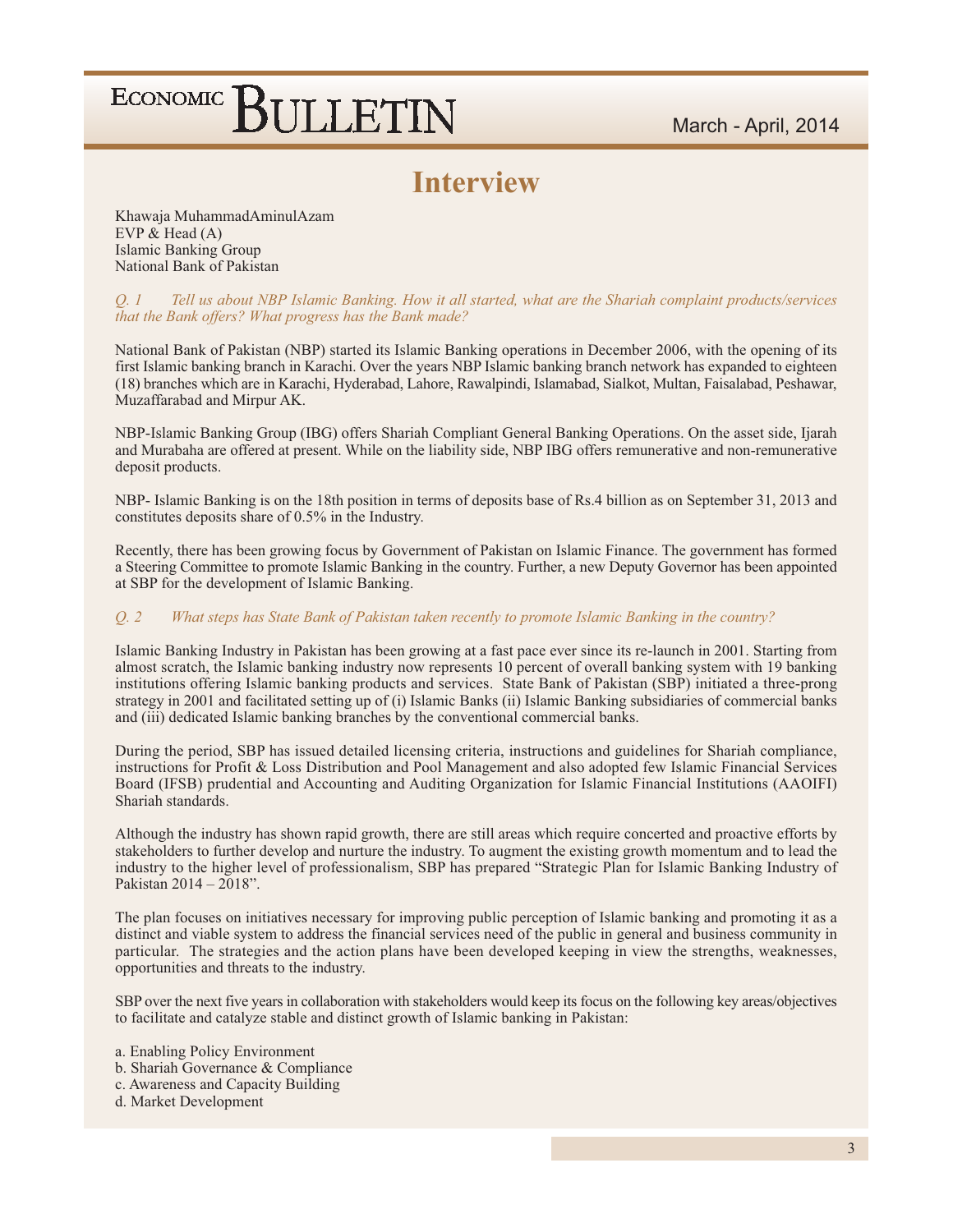#### Q. 3 How do you foresee the growth of Islamic Banking in Pakistan, and in NBP?

Islamic Banking is in its growth phase at the moment, it is still in its progression stage in Pakistan. Many banks are opening and many banks are converting from conventional to Islamic banks, which give a huge room for Islamic banking to grow massively in Pakistan. Islamic banking assets presently constitute almost 10 percent of the overall banking system in the country, while in terms of deposits the share is above 10 percent. The future outlook of the industry is also very positive with bright prospects of doubling its market share by 2020. In order to align its regulatory framework with international regulatory standards and best practices, SBP regularly reviews and evaluates the standards issued by IFSB, AAOIFI, and International Islamic Financial Market (IIFM) for their possible implementation keeping in view our local, legal, regulatory and economic environment.

The Islamic Banking industry has come a long way in developing solutions to varying needs of the economy; the product offering and extent of outreach however is limited yet. In order to take the industry to next level, the Strategic Plan proposes various initiatives for product diversification and financial inclusion. The key strategic initiatives in this regard are as under:

#### Product Diversification.

In order to sustain the growth momentum and provide differentiated products the need for focused research for innovative products catering to varying needs of different segments of the society is essential. Going forward, efforts will be made to develop housing finance product(s) based on market prices and rentals visà-vis current practice of fixed property prices and KIBOR linked rentals. This will not only improve Islamic banking perception but would also have tremendous appeal for the prospective home owners and depository investors, facilitate

customers in reduced installments and there will be incentive for them to increase their equity share at the earliest as they have to purchase equity share at market prices. The bank will have the benefit of earning capital gains as property price usually moves in upwards direction. The depositor consequently will also earn enhanced returns. The deposits for financing these products shall be mobilized separately so that payment system and investment deposits shall remain segregated.

The main criticism on the current Islamic banking paradigm is the overwhelming use of debt creating products while the equity products based on Musharaka and Mudaraba have been very limited on asset side. To attend to this critical area, the Strategic Plan envisages working closely with industry to develop and offer Musharaka/Modaraba based products.

Project/infrastructure financing has great significance in economic development of the country and Islamic finance offers viable alternates to both debt and equity project/infrastructure Sukuk for private and public sector. In this regard, policy guidelines will be developed for the issuance of project/infrastructure specific Sukuk.

#### 0.4 Are the Islamic banks playing any role in the economic development of the country  $-$  if yes, please elaborate.

Islamic Banking is one of the emerging areas in global financial market, having tremendous potential and growing at a very fast pace all over the world. The progress of Islamic Banking in Pakistan has also been commendable during the last nine years and maintaining average annual growth momentum of over 30 percent.

Islamic Banking Industry is segregated in two segments. The first segment comprises full fledge Islamic commercial banks and second segment comprises Islamic banking divisions of conventional banks.

Currently there are 5 licensed full-fledged Islamic commercial banks and 14 conventional banks with standalone Islamic banking branches with the total branch network of 1,161 operating in more than 95 cities across the country. The total number of full fledge Islamic commercial banking branches operating in the country as on September 30,2013 were 759 and Islamic Banking Branches of conventional banks were 402.

The Islamic Banking has gradually increased its share. 'Financing  $\&$  Investments' of the industry grew by 24.6 percent as compared to prior year to reach Rs.766 billion by the end September 2013. In terms of market share, Islamic banking 'Financing & Investments' in overall banking were 9.1 percent. Market share of Islamic Banking deposits in the overall deposits of the banking industry was less than 0.40 percent in December 2003, this share has increased to 10.1 percent in September 2013 amounting Rs.775 billion and is expected to increase further in the coming years.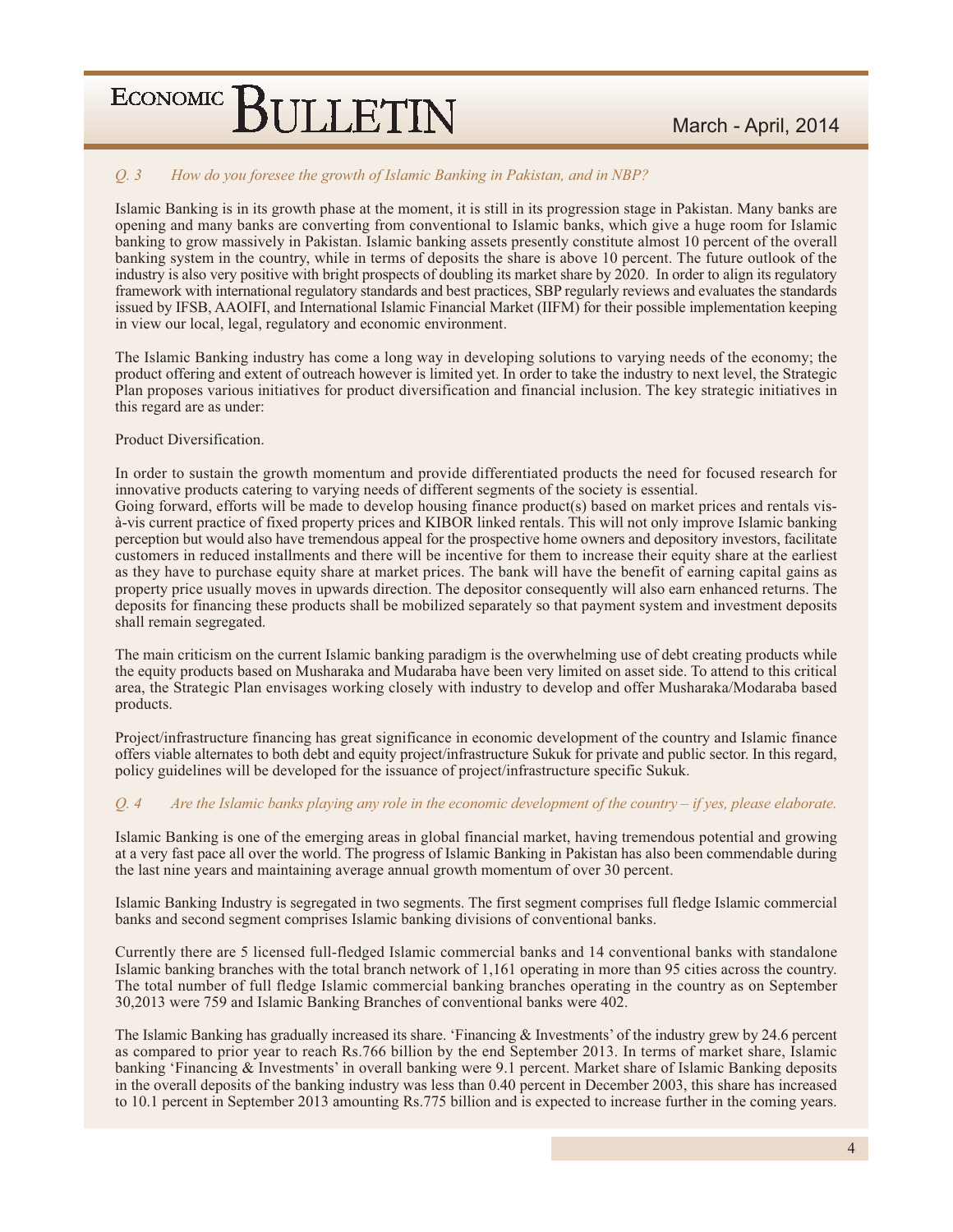#### March - April, 2014

## ECONOMIC BULLETIN

### **Islamic Banking Making a Path\***

Use of

word **Bank** 

Islamic Banking is just a change of name and terminology of conventional banking systems! This is the main criticism by the critics. But if we observe the risk associated with the Islamic banking products, we can then easily figure out the difference that makes this banking system not only dissimilar but also purely distinct from the conventional products. People need to understand that it is the procedure and the documents that draw the distinction and not the similarity in substance.

The word/term *bank* is derived either from old Italian word *banca* or from a French word banque both mean a bench or money exchange table. The bench or money exchange table refers on which in old era people having surplus funds used to sit and provide money Evolution on interest only to the traders who used to purchase commodity from the convoys passing by their village. The fund provider was only interested in receiving the interest on his fund and never participated in the outcome of profit and loss of the trade. This is how the banking system evolved.

A Bank is an institution transacting the business of accepting, for the purpose of lending or investment, of deposit of money Definition from the public, repayable on demand or otherwise and withdrawable by cheque, draft order or otherwise.

Two main functions of Bank:-

- 1. Accepting money from the depositor.
- 2. Offering that money in the form of loan to the debtor (borrower).

Depositors lend money to the bank and are paid for it (*i.e.* interest).

Similarly the bank lends this money to the debtor, and is paid for it (i.e. interest). The earning of a bank and its shareholder is the difference between these two costs (the cost of deposit and the cost of credit).

All the paper work done to receive deposit and to lend it to borrower is nothing but dealing money with money.

Now a days word Bank is used with like, e.g. Blood Bank where blood of different groups is kept/stored, Data Bank in management information system for place where data is store for further use etc. Therefore, the word Bank cannot be symbolized for interest making.

An Islamic Bank is an institution transacting Shariah Compliant Businesses and accepting Definition money from the depositors for the purpose of of Islamic participating in these businesses repayable on Banking demand or otherwise and withdrawable by cheque, draft order or otherwise.

> Islamic Banking is in the same business line as of conventional banking but all that is done in Islamic Banking is Shariah Compliant.

Definition Lexical meaning is plain path. of Shariah Technical meaning is the Divine Law

> Believing Shariah is an Islamic Law can be misleading, as Shariah extends beyond law.

> Shariah describes and takes care of all aspects of spiritual, political, social, domestic and private life of an individual.

> Shariah in principle is meant for all Muslims, but also applies to a certain extent to people living within a Muslim society.

> The regulations of Shariah can be divided into two groups:-

- 1. Regulations on worship and ritual duties.
- 2. Regulations of juridical and political nature including economic activities.

#### Sources of Shariah

All the *Shariah* rulings regarding every aspect in human life are derived and understood from the four sources of *Shariah*.

\* Contributed by Yawar Hasan Zaidi, Vice President, NBP Islamic Banking Group

**BANK** 

of word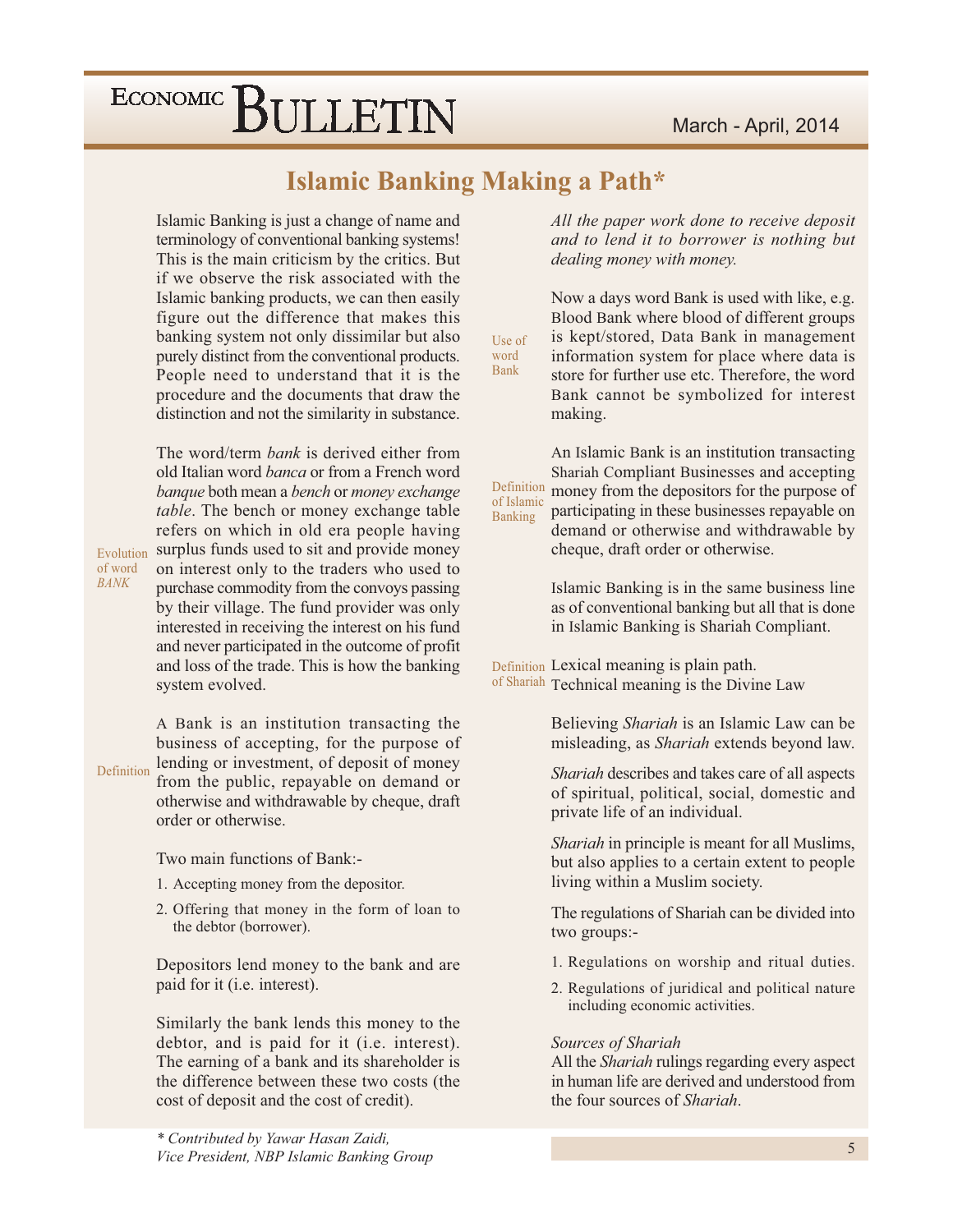

- **Primary Sources:**
- 1. The Qur'an-e-Pak
- 2. The Sunnah

Secondary Sources: 3. Ijma' (consensus of the Ummah) 4. Qiyas (Anology)

#### 1- The Qur'an

Revealed on the last prophet Hazrat Mohammad (SAW) written in the form of book and is being conveyed.

Gives main beliefs, principles and wide-range directives of Allah (SWT).

Express Injunctions have no room for interpretation or *Ijtihad*.

Implied Injunctions may be interpreted in different ways by way of *Ijma* or *Ijtihad*.

#### 2- The Sunnah

A word spoken or an act done or ratified by Hazrat Mohammad (SAW), by Sahabah (R.A) and a word spoken or act done by Taabae'een. It is a source of law as Allah (SWT) has made it obligatory for every believer that he obeys and follow Hazrat Mohammad (SAW). Sunnah includes Sayings, Practices, No-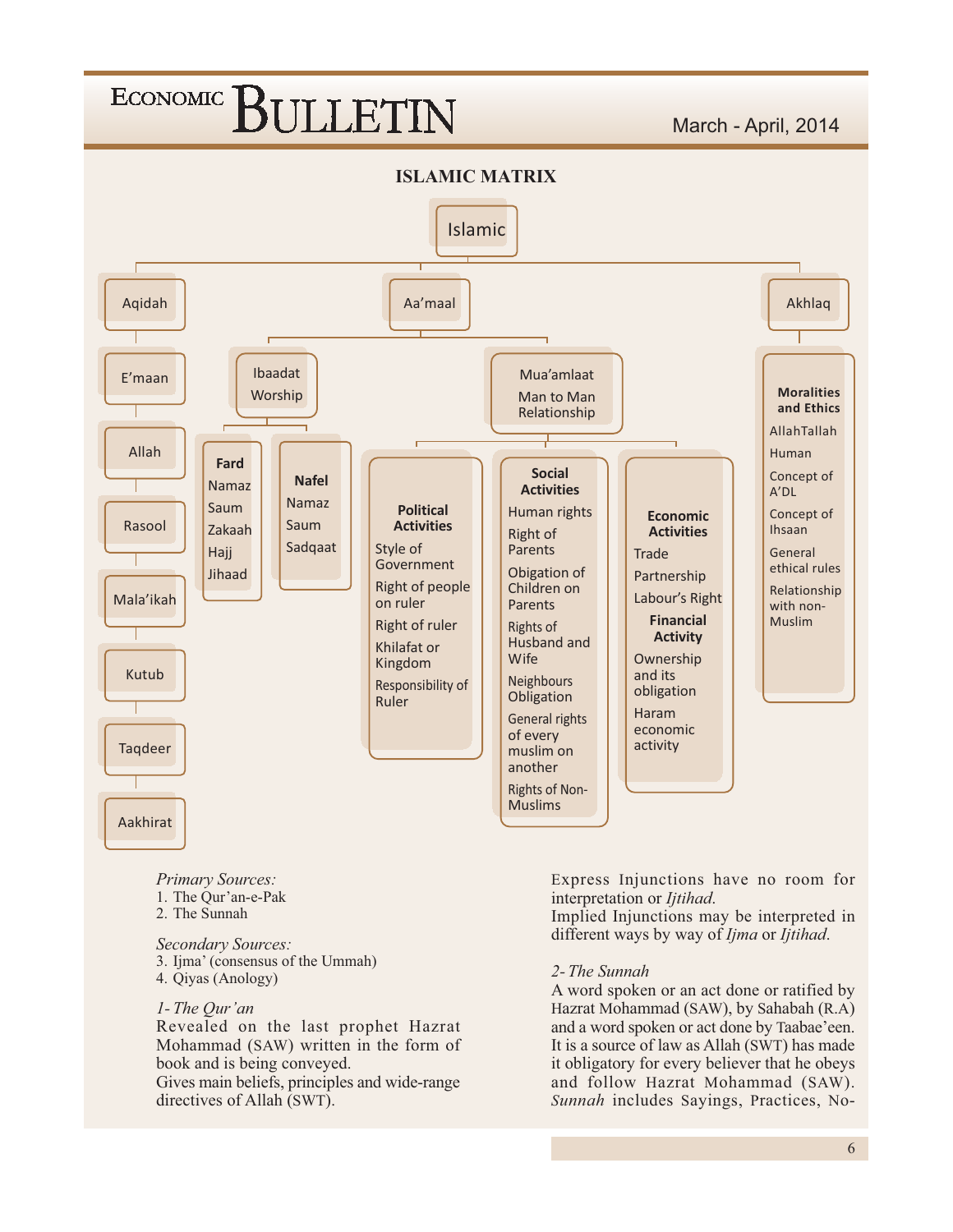objection (silent approvals) of Hazrat Mohammad (SAW) and practices of four Caliphs and other companions of Hazrat Mohammad (SAW).

Ahadith have rather specific meanings, it means Sayings of Hazrat Mohammad (SAW). *Ahadith* act for *Quranic* teachings and directives as interpreter and explainer.

#### $3$ - Ijma

Ijma means scholarly consensus.

Scholarly consensus is defined as being the agreement of all Muslim scholars on a specific issue. Given the condition that all such scholars have to agree to the ruling, its scope is limited to matters that are clear according to the Qur'an and Sunnah example, upon which such consensus must necessarily be based.

#### 4- Oiyas (Analogy)

*Oiyas* is reasoning by analogy.

To apply a recognized rule of Shariah expressly mentioned in the *Holy Qur'an* and Sunnah to a similar thing or situation by way of analogy.

Legal analogy is a powerful tool to derive rulings for new matters, e.g. drugs have been deemed impermissible, through legal analogy from the prohibition of alcohol that is established in the *Our'an*. Such a ruling is based on the common underlying effective cause of intoxication.

#### Concept of Impermissibility in Shariah

Divine Prohibitions

Islam has prohibited some activities for humans as it considers it dangerous and injurious for human society.

A specific list of these activities has been derived through primary and derived sources of Shariah.

No individual is allowed to modify the list. Examples of these include immorality, pork, gambling, RIBA (Interest), etc.

#### What is RIBA (Interest)?

*Riba* means any excess compensation over and above the principal which is without due consideration. It is premium paid to the lender in return for his waiting as a condition for the

#### March - April, 2014

loan. In the words of Hazrat Mohammad (SAW) "every loan that draws interest is Riba. Riba is the biggest Haram element in Islam.

Prohibition of Riba as revealed in Qur'an:

- 1 "That which you give as interest to increase the peoples' wealth increases not with Allah; but that which you give in charity, seeking the goodwill of Allah multiplies manifold." (Surah Rome, Aayat 39).
- 2 "And for their taking interest even though it was forbidden for them, and their wrongful appropriation of other peoples' money, and We have prepared for those among them who reject faith a grievous punishment." (Surah Al-Nisa,  $A$ avat  $161$ )
- 3 "Believers! Do not swallow riba, doubled and redoubled, and be mindful of Allah so that you may attain true success." (Surah Al-Imran  $A$ ayat 130)

You may have heard the argument that only compounding is *Haram* (prohibited) in Islam. This verse directly rejects this argument.

4 "Those who devour Riba shall rise up before" Allah like men whom Shaitan has demented by his touch; for they claim that trading is like usury. But Allah has permitted trading and forbidden usury. He that receives an admonition from his Rabb and mends his ways may keep what he has already earned; his faith is in the hand of Allah. But he that pays no heed shall be among the people of fire and shall remain in it forever".

"Allah destroys riba and nourishes charities. And Allah does not like any sinful disbeliever. Surely, those who believe and do good deeds, establish Salah and Zakah have their reward with their Lord, and there is no fear for them, nor shall they grieve".

O you who believe, Fear Allah and give up what remains of your demand for interest, if you are indeed a believer. If you do not, then you are warned of the declaration of war from Allah and his Messenger; But if you turn back you shall have your principal: Deal not unjustly and you shall not be dealt with unjustly". "And if there be one in misery, then deferment till ease. And that you leave it as alms is far better for you, if you really know. And be fearful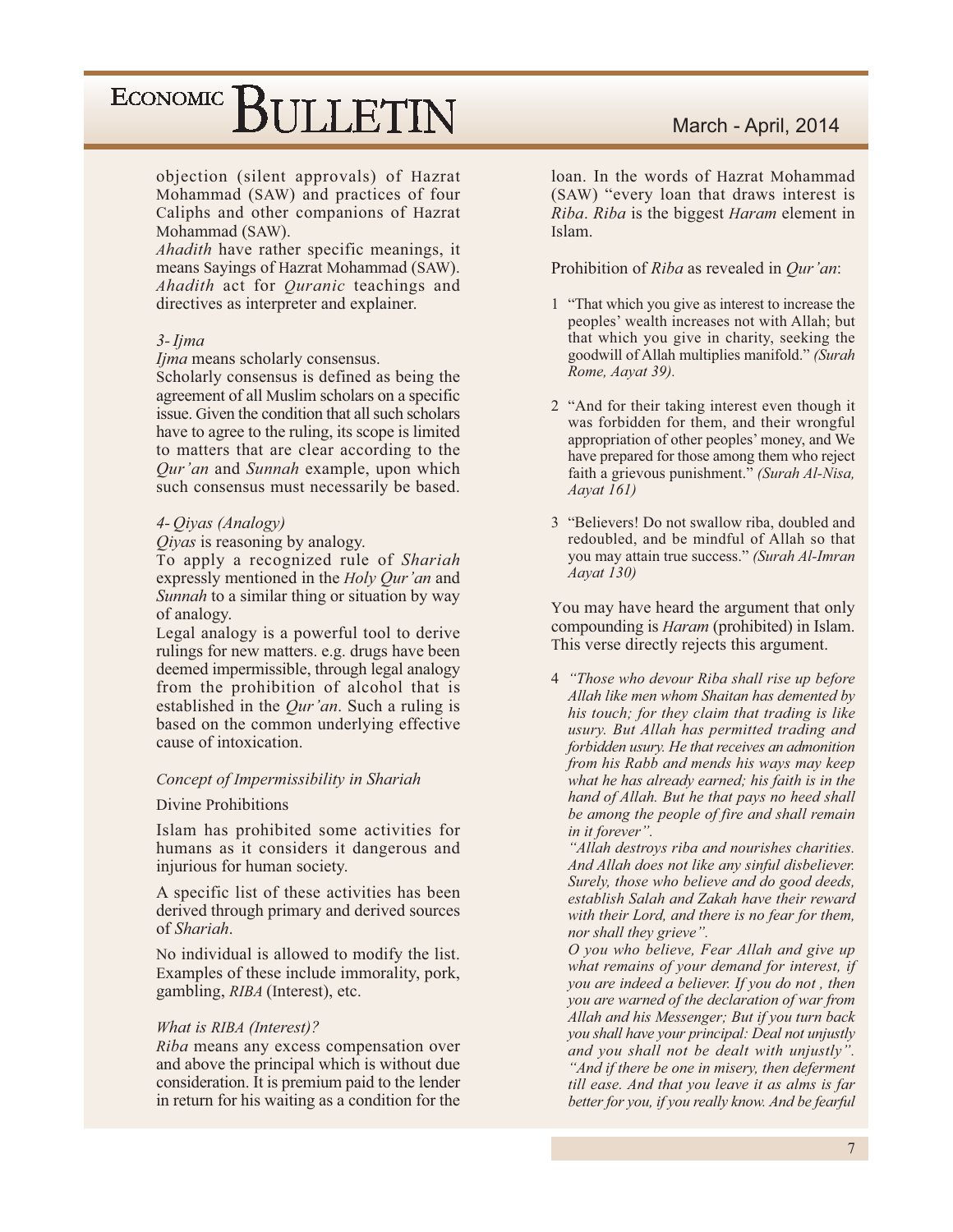of a day when you shall be returned to Allah, then everybody shall be paid, in full, what he has earned. And they shall not be wronged". (Surah Al-Bagarah 275-281)

#### Prohibition of Riba in Hadith

The Holy Prophet (SAW) has also laid severe emphasis on Riba. Some of the Hadiths are given below:-

- 1 From Hazrat Jabir Ibn-e-Abdullah (RA); The *Prophet (SAW)* cursed the receiver and the payer of interest, the one who records it and the witnesses to the transaction and said; "They are all alike (in guilt)". Tirmidhi and Musnad Ahmed.
- 2 From Hazrat Abu Hurayrah (RA); The Prophet,  $(SAW)$ , said Riba has seventy segments the least serious being equivalent to a man committing adultery with his own mother". (Ibn Majah)
- 3 From *Hazrat Amr bin Al Aas (RA)*; "When interest based dealing becomes common among people, they will start facing draught and shortage of food. And when bribery becomes norm among people they will live under constant fear of their enemy".
- 4 From Hazrat Abu Hurayrah (RA); The Prophet (SAW), said "There will certainly come a time for mankind when everyone will take Riba and if he does not do so, its dust will reach him". (Abu Dawud, Ibn Majah)

Every loan that draws any premium is Riba". (This Hadith is reported by Hazrat Harith Ibn Abi Usamah in his Musnad).

#### Classification of Riba

- a Riba-un-Nasiyah or Riba-al-Jahiliya
- b Riba-al-Fadl or Riba-al-Bai
- a Riba-un-Nasiyah or Riba-al-Jahiliya "That kind of loan where specified repayment period and an amount in excess of capital is predetermined". (Imam Abu Bakr Hassas Razi) "All loans that draw interest is riba" (Hadith quoted by Ali ibn Talib).

"The loan that draws profit is one of the forms" of riba". (definition from Sahabi Fazala Bin Obaid)

Real and primary form of riba.

Premium paid to the lender in return for his waiting. Giving or taking of every excess amount

#### March - April, 2014

in exchange of a loan at an agreed rate irrespective of whether it is low or high.

#### b Riba-al-Fadl

Excess taken in exchange of specific commodities which are homogeneous. Legal definition defers in every figh.

#### Commodities used as exchange:

i) Gold, ii) silver, iii) dates, iv) wheat, v) salt and *vi*) barley.

#### Hadith Prohibiting Riba-al-Fadl

Sell gold in exchange of equivalent gold. Sell silver in exchange of equivalent silver. Sell dates in exchange of equivalent dates. Sell wheat in exchange of equivalent wheat. Sell salt in exchange of equivalent salt. Sell barley in exchange of equivalent barley.

#### **GHARAR**

Gharar is another element that Islam does not allow to be practiced.

Gharar simply means "risk" or "un-necessary ambiguity" or "excessive uncertain" that makes a transaction a matter of dispute between counter parties. For example, the transaction probable items whose existence or characteristics are not certain, thereby making the transaction similar to gambling.

Other examples include the sale of fish in the pond/river/lake/sea, birds in sky, an unborn calf in its mother's womb, a runaway animal, un-ripened fruits on the tree, etc. All such cases involve the sale of an item that may or may not exist as the future cannot be predicted. It is in the best interest of the trading parties to be very specific about what is being sold and for what price.

#### **Types of Gharar**

There are two types of *Gharar* 

a) Jahalah, b) Gambling (Qimar)

#### a) Jahalah

This type of *Gharar* means non-specification of a subject matter being sold. e.g. selling of a sunglass kept with other sunglasses or selling something in a box unseen.

*Gharar* is strictly prohibited in Islam because of inherent injustice.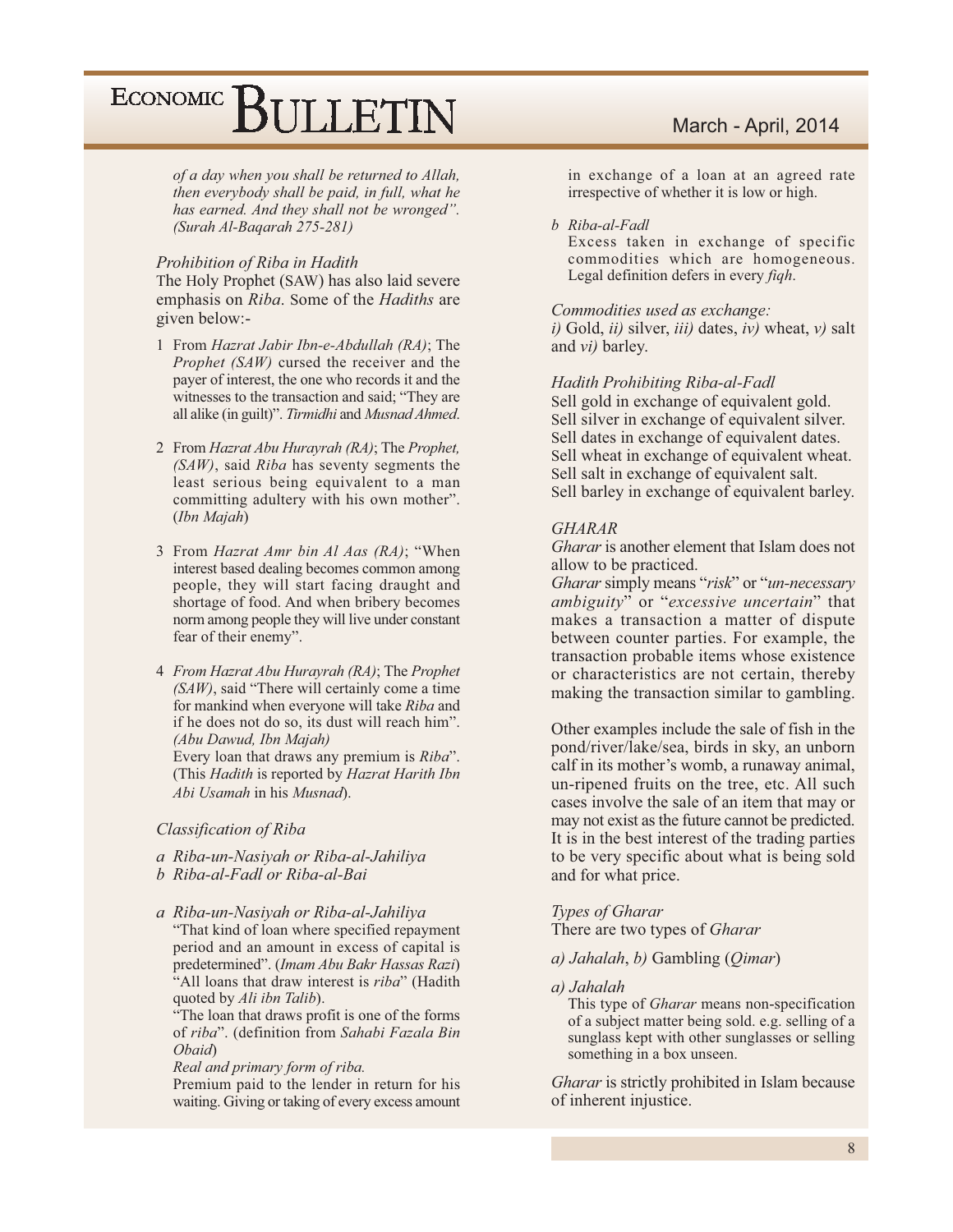#### b) Gambling  $(Qimar)$

Gambling is another prohibited activity and is condemned in  $Qur'an$ , it is considered haram due to huge element of Gharar. Prize bonds, lotteries, speculations etc. are the examples present in our society.

#### Which Business is Haram?

Following is the brief list of business activities that are considered not in compliance with Shariah.

- 1 Manufacturing and trading of anything considered Haram in Islam like liquor, drugs, pork product.
- 2 Any business that involves obscenity like casinos, night clubs, pornography etc.
- 3 Business dealing in money lending on interest.
- 4 Business promoting indecency like prostitution, film making, dance and music promoting institutions, etc.

Any kind of involvement in these above mentioned businesses is not only prohibited by all means, even employment in such businesses is not allowed.

Why is Islamic finance becoming popular worldwide and not only in Muslim countries? Muslims may be shifting towards it for reason of faith but it is also receiving attention in European countries, United Kingdom, Singapore, Hong Kong, etc. The UK government has committed itself to making London the global hub of Islamic finance.

The 2008-09 financial crisis has led to greater scrutiny of Islamic finance as an alternative to the global financial system because it offers itself as a source off stability, reducing fragility and volatility. During the crisis, Islamic banks did not suffer as must as conventional banks because they did not deal in exotic derivatives or artificial money-creation instrument such as collateralized debt obligations. Every transaction in Islamic financing must be backed by real assets i.e. buildings, structures, factories, machinery etc.

#### Development of Islamic Banking in Pakistan

While the world is now recognizing the significance of Islamic finance industry, in

#### March - April, 2014

Pakistan, as early as in 1948, Mr. Muhammad Ali Jinnah emphasized the virtues of Islamic principles and in his address at the inauguration of the State Bank of Pakistan said;

"I shall watch with keenness the work of your Organization in evolving banking practices compatible with Islamic ideas of social and economic life. We must work our destiny in our own way and present to the world an economic system based on true Islamic concept of equality of manhood and social justice."

During the last 65 years of the history of Pakistan some efforts, at times casual, at times halfhearted, at times with speed, have been made to eliminate Riba (interest). Some of the salient features of the efforts made are as follows:

In 1970s some efforts started with no conspicuous results. A bold and comprehensive initiative was undertaken in 1980s. Pakistan was ranked amongst the three countries of the world for commencing non-interest based banking. Various legislation (Companies Ordinance, 1984, Negotiable Instruments Act, 1882, State Bank Act and Recovery of Loans Laws etc. were reviewed to bring these in line with the tenants of Islam. A new interest free Instrument namely; Participation Term Certificate (PTC) for Corporate Financing was introduced and was later replaced with Term Finance Certificate (TFC). Non-Interest Based Instrument (NIB) numbering 12 were announced. In the Conventional Banks separate interest free counters were opened on January 01, 1981. For meeting working capital needs of trade and industry, Musharaka was introduced on July 01, 1982. Profit and loss sharing basis was introduced in Conventional banks on April 01, 1985.

In November 1991, Federal Shariat Court was established. An announcement was made on December 23, 1991 that transaction involving interest in banks would cease to have effect finally by June 30, 2001.

In ongoing efforts, Commission for Transformation of Financial System was constituted in State Bank of Pakistan. Task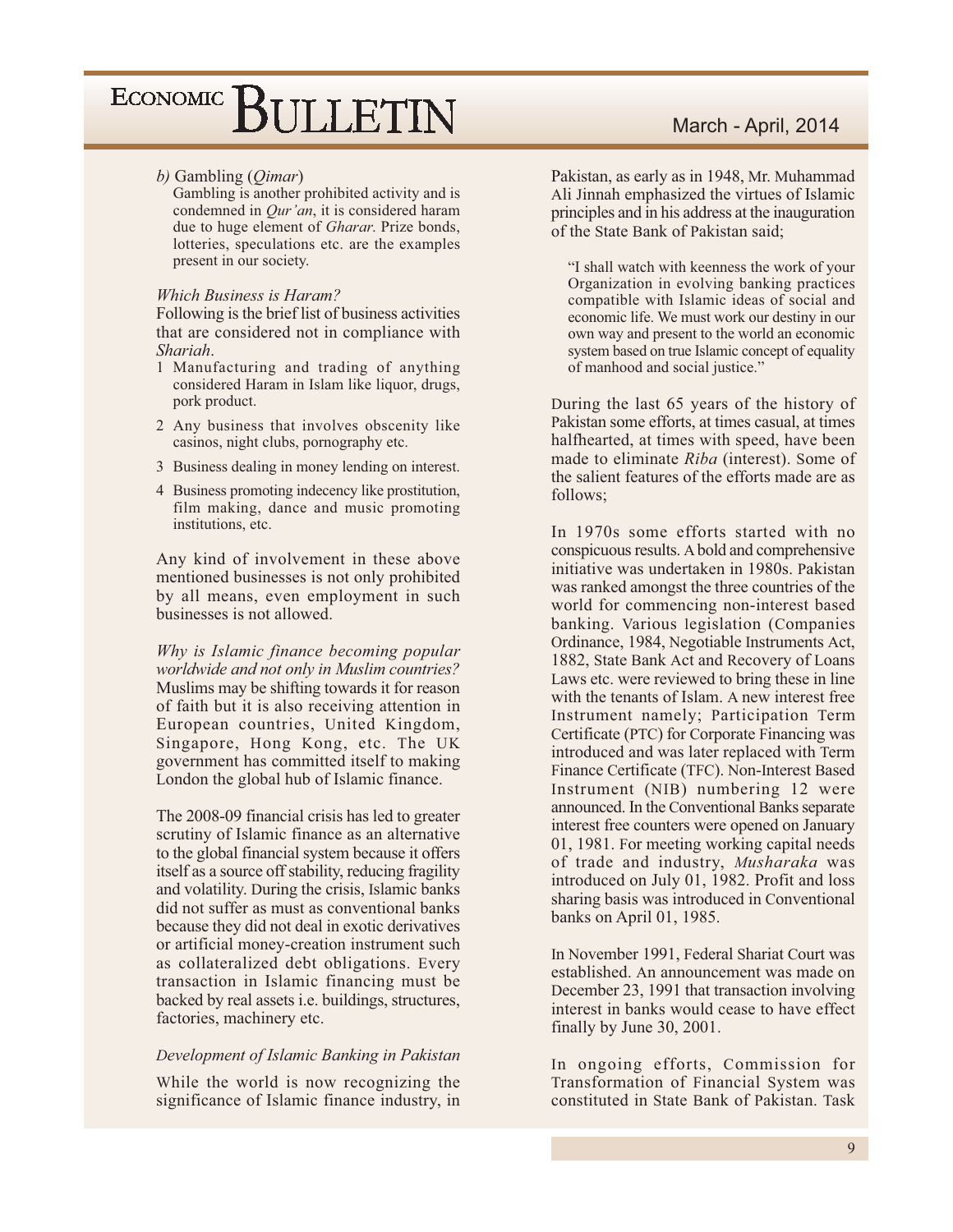Force was set up in State Bank of Pakistan to suggest ways and means to eliminate interest from Government financial transactions. However, parallel banking system namely; Conventional and Islamic banking have continued till date.

At present, 5 full-fledged Islamic banks are operating in the country and 14 conventional banks have established dedicated Islamic banking branches, bringing the share of Islamic banks in total banking business close to 9 percent and constantly growing. Branch network is also expanding.

#### **NBP Islamic Banking**

NBP Islamic Banking was conceived and set up at the most appropriate time, in mid 2004 when the economy in general and the banking industry in particular was at boom - NBP Islamic Banking first branch started its operation in late 2006. However, lack of focus on this segment post start-off, coupled with earlier jolts on finance side and lack of appropriate IT systems, did not allow a good take off. Meanwhile, the competition kept on growing in this business.

#### Asset side Products offered by NBP Islamic **Banking**

#### Murabaha

"It is a contract wherein the bank, upon request by the customer purchases an asset from a third party, usually a supplier / vendor and sells the same to the customer either against immediate payment or on a deferred payment hasis."

Banking Murabaha is a series of contracts completed in a sequence to satisfy the credit needs of the customer. The sequence of their execution is extremely important to make the transaction Shariah Compliant.

#### Process Flow:

| Step 1 | The Client and the Bank sign Master Murabaha |
|--------|----------------------------------------------|
|        | Agreement to enter into <i>Murabaha</i> .    |

The client can be appointed as bank's agent to Step 2 purchase goods from supplier on bank's behalf.

#### March - April, 2014

| Step 3 | Client submits a written request for purchase<br>of certain goods by the bank for sale to himself<br>(supported by a promise from him to purchase<br>the goods from the bank)                                            |
|--------|--------------------------------------------------------------------------------------------------------------------------------------------------------------------------------------------------------------------------|
| Step 4 | 4.1 Bank gives money to customer (as agent) in<br>advance for purchase of goods from supplier<br>$\alpha$<br>4.2 Bank gives money directly to the supplier<br>for purchase of goods                                      |
| Step 5 | In either case, the customer in its own capacity,<br>or as bank's agent, takes the possession of goods<br>on bank's behalf.                                                                                              |
| Step 6 | 6.1 Client makes an offer to purchase the goods<br>from the bank.<br>The Bank accepts the offer and sells the<br>6.2<br>goods to the customer on spot delivery or<br>deferred payment method; sale is concluded<br>here. |
| Step 7 | Client pays agreed price to the bank according<br>to an agreed schedule, usually on a deferred<br>payment basis (Maturity of Murabaha Transaction).                                                                      |
|        | <i>Ijarah</i>                                                                                                                                                                                                            |
|        | <i>ljarah</i> means to give something on rent. It<br>refers to a transaction where the corpus of                                                                                                                         |

leased assets remains in the ownership of the Lessor and the Lessee is allowed to benefit from the usefulness of these assets (*i.e.*, their usufruct) for a consideration. Only those assets can be leased which can be used while retaining their original form, e.g., land, building, machinery, tools, crockery & cutlery.

#### Process Flow:

Step 4

The customer approaches the Bank with the Step 1 request for Ijarah facility.

The bank will carry out the analysis and prepare Step 2 a Credit Memorandum (CM) for approval.

After the CM is approved, Sanction Advice for Ijarah facility will be issued in duplicate which the customer will accept and return a copy to Step 3 the Bank. Along with accepted sanction advice, customer will provide a Promise/Undertaking to Lease the requested assets.

> Based on the promise/undertaking the bank makes the payment of the purchase price to the vendor under advice to the customer, only after receiving written instructions to this effect from the customer.

> > 10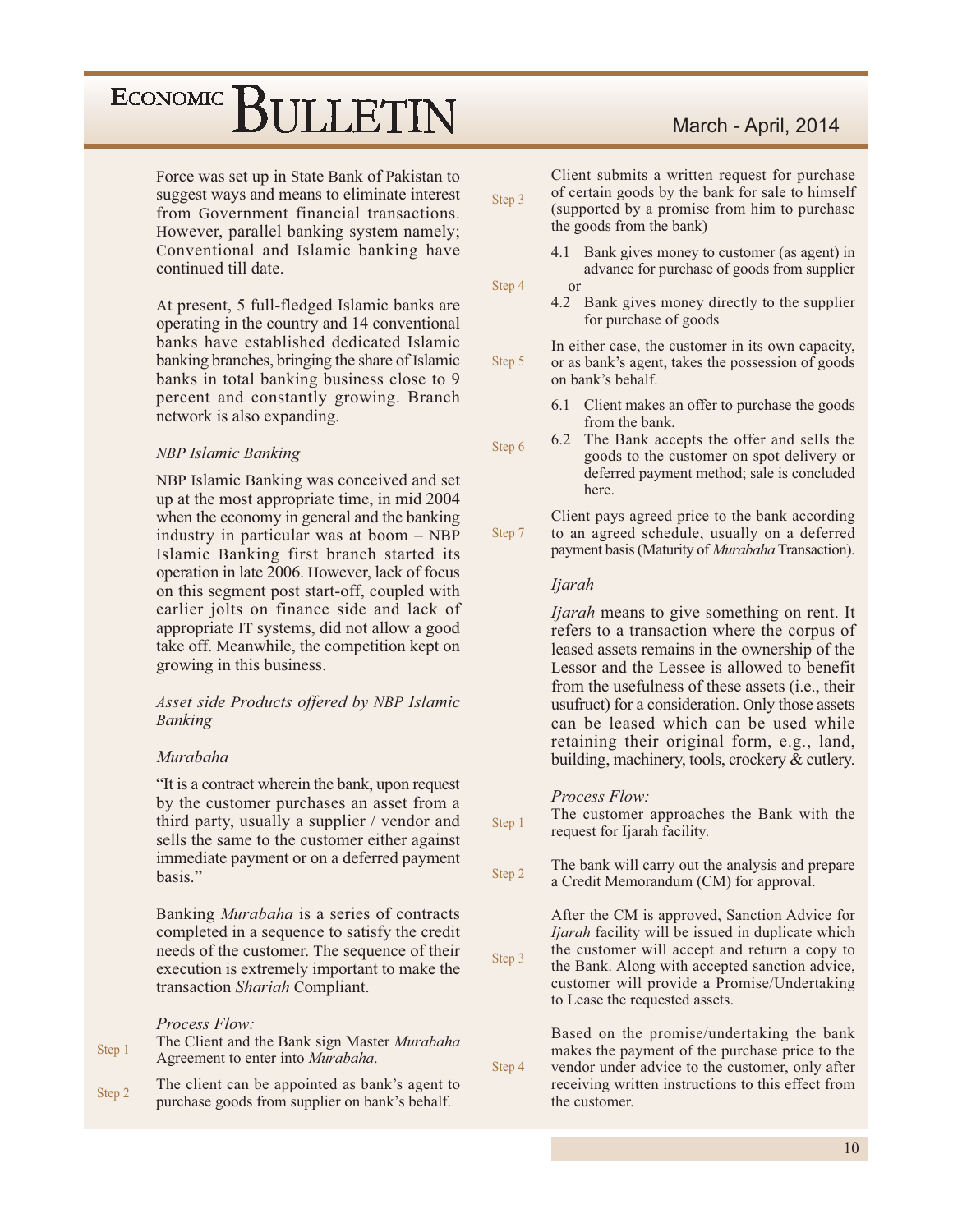| Step 5 | The bank leases the asset to the customer after<br>execution of the Lease Agreement, and obtains<br>(through a separate document) a unilateral promise<br>by him to purchase the asset at maturity or earlier.                                                                                                                                                                                | Step 5           |
|--------|-----------------------------------------------------------------------------------------------------------------------------------------------------------------------------------------------------------------------------------------------------------------------------------------------------------------------------------------------------------------------------------------------|------------------|
| Step 6 | The customer/lessee will make rental payments<br>for the agreed period of the facility, in terms of<br>the repayment schedule agreed.                                                                                                                                                                                                                                                         |                  |
| Step 7 | At maturity or earlier the title may be transferred<br>to the customer in terms of the promise to purchase<br>submitted by him but at the sole discretion of<br>the bank.                                                                                                                                                                                                                     |                  |
|        | The point to ponder here is that as the asset<br>is provided to the client only for its usufruct<br>therefore, if at any given time the asset does<br>not gives its utility for one reason or the other<br>or proven other wise the client has the right<br>not to pay for the specified rent. This is where<br>the difference unfolds the risk to the Islamic<br>banking.                    | Step 1           |
|        | Liability Product of NBP, Islamic Banking<br><b>PLS</b> Deposits                                                                                                                                                                                                                                                                                                                              |                  |
|        | PLS Deposits are accepted on the basis of<br>Mudarabah (Unrestricted) between NBP and<br>the Depositors. NBP acts as 'Mudarib' while<br>the depositor acts as 'Rabb-ul-Maal'. NBP<br>adjusts these deposits in the 'General Pool'.<br>Determination of weightages and calculation<br>of profit payable to the depositors is based on<br>prescribed Shariah rules and applicable SBP<br>rules. | Step 2<br>Step 3 |
| Step 1 | Process Flow:<br>Customer opens an 'Islamic PLS Saving Account'<br>with NBP-Islamic Banking (NBP-IB). Customer<br>also deposits the funds that it wants to share with<br>the bank under the capacity of rabb-ul-maal.                                                                                                                                                                         | Step 4<br>Step 5 |
| Step 2 | NBP-IB invests customer's funds in one of the<br>assets in the General Pool (Different modes of<br>Islamic Financing and Investments), where all the<br>assets and deposits of NBP-IB are parked together.                                                                                                                                                                                    |                  |
| Step 3 | Since returns on Islamic PLS Savings Account are<br>monthly, NBP-Islamic Banking declares<br>weightages before each month end, based on which<br>profits are shared with the depositors every month.                                                                                                                                                                                          |                  |
| Step 4 | Weightages will be converted into an annual<br>percentage rate of profit, and the rate would be<br>rounded to two decimal points.                                                                                                                                                                                                                                                             |                  |

#### March - April, 2014

Gross Profit will be distributed between NBP $ep<sub>5</sub>$ IBD (Being *Mudarib*) and the Depositors (Being *Rabb-ul-Maal*) in an agreed Profit Sharing Ratio.

#### **PLS Term Deposits**

PLS Term Deposits are accepted on the basis of *Mudarabah* (Unrestricted) between NBP and the Depositors. NBP acts as 'Mudarib' while the depositor acts as 'Rabb-ul-Maal'. NBP adjusts these deposits in the 'General Pool'. Determination of weightages and calculation of Profit payable to the depositors is based on prescribed Shariah rules and applicable SBP rules.

#### *Process Flow:*

Customer opens 'Islamic PLS Term Deposit Account' with NBP-Islamic Banking (NBP-IB). Customer also deposits the funds that it wants to share with the bank under the capacity of rab-ul*maal* and also informs the bank about the tenor for which he/she wants to share the funds with NBP-IB. NBP-IB issues Islamic PLS Term Deposit

Certificate (IPTDC) to the customer against its funds with NBP-IB; mentioning therein the details like amount, tenor and maturity.

NBP-IB invests customer's funds in one of the assets in the General Pool (Different modes of  $ep2$ Islamic Financing and Investments), where all the assets and deposits of NBP-IB are parked together.

NBP-Islamic Banking declares weightages before each month end. However, profits are shared with  $ep<sub>3</sub>$ the depositors as per the 'Profit Payment' Frequency' opted by the customer.

Weightages will be converted into an annual  $ep<sub>4</sub>$ percentage rate of profit, and the rate would be rounded to two decimal points.

Gross Profit will be distributed between NBP-IBD  $ep<sub>5</sub>$ (Being Mudarib) and the Depositors (Being) *Rabb-ul-Maal*) in an agreed Profit Sharing Ratio.

> Recently, there has been a strong realization at the top level management and the Board to revamp NBP Islamic Banking, inducting fresh resources and addressing the critical issues at HR and IT system. A five year comprehensive Business Plan incorporating strategies and goals has been approved by the Board of Directors and also increase the network of dedicated Islamic Banking to over 120 branches country-wide.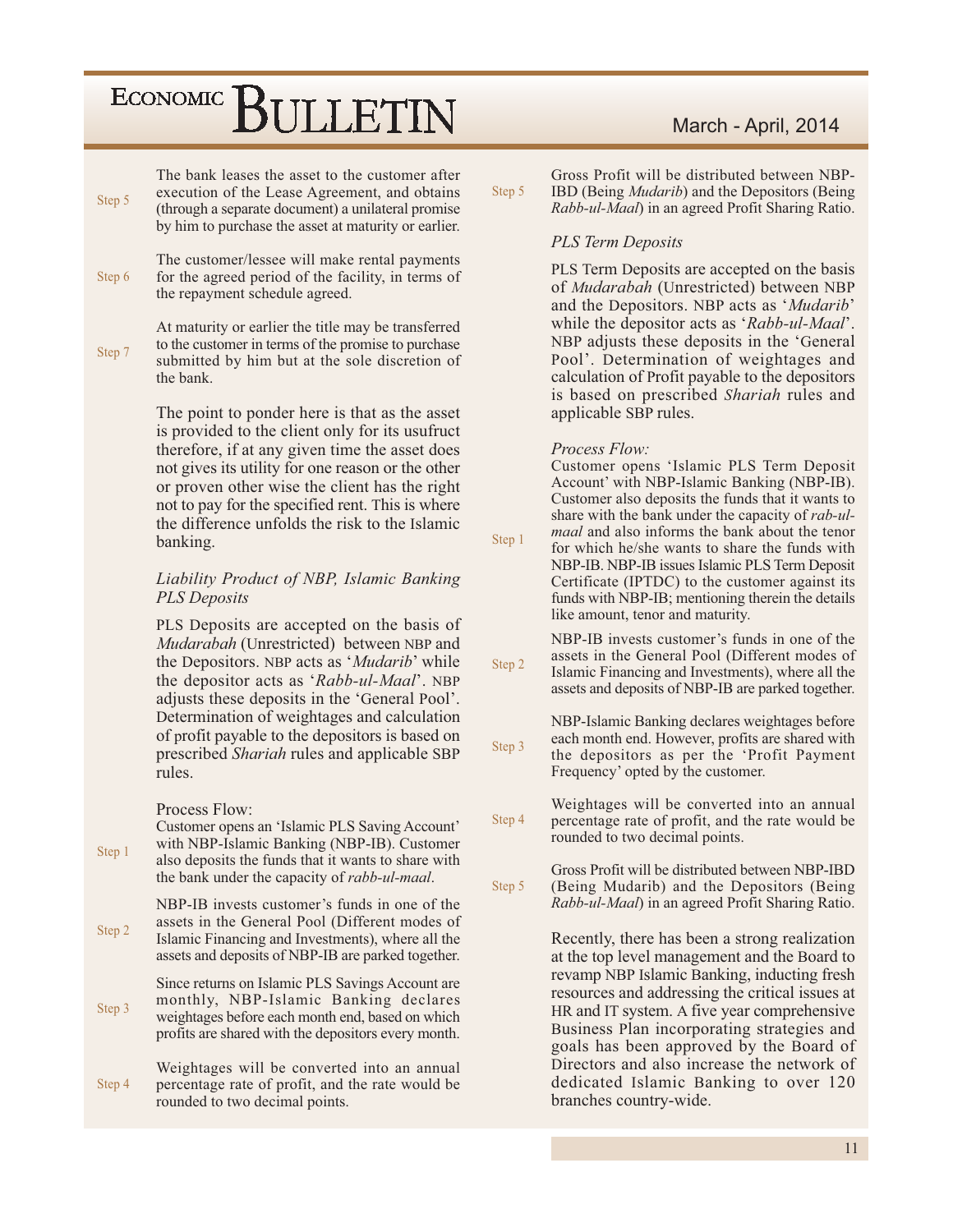Islamic banking and finance in Pakistan started

### **Growth of Islamic Banking in Pakistan\***

in 1977-78 with the elimination of interest in compliance with the principles of Islamic

Changes taking place in the financial system

Islamic hanking

launched

in 2001

re-

Shariah in Islamic banking practices. Since then, amendments in financial system to allow the issuance of new interest-free instrument of corporate financing, promulgation of ordinance to permit the establishment of Mudaraba companies and floatation of Mudaraba Certificates, constitution of **Commission for Transformation of Financial** System (CTFS), and the establishments of Islamic Banking Department by the State Bank of Pakistan are some of the key steps taken place by the governments.

The industry over the years has managed to offer a wide array of products encompassing almost the entire range of Islamic modes of financing that are able to cater to the needs of majority of the sectors of the economy. Also it has been noticed that the industry has a good financial performance. SBP has over the years attempted to develop a supportive Regulatory and Supervisory Framework having special emphasis on Shariah Compliance that is in line with the best international practices. The aim is to align our industry with the international best practices so as to enhance the credibility and international stakeholders' confidence in Islamic banking efforts of SBP. This will in turn not only boost the image of our country but will also be instrumental in attracting foreign investment.

As a result of these efforts, in 2001, Islamic Banking was re-launched with the focus of growing Shariah compliant financial system in the country. For this purpose Islamic Banking Division was established in the Banking Policy Department at SBP. This time around, for the growth of Islamic Banking in Pakistan concerted efforts were made by SBP to undertake Islamic Banking in its true spirit and by also keeping in view the lessons learnt

\* Contributed by Ms. Sakina Nazir Khawaja, Marketing Manager, NBP Islamic Banking Group

from the experience of Bahrain, Malaysia and Saudi Arabia etc. in this area. Accordingly, steps have been taken to set up a parallel banking system, so that an enabling environment is ensured for the sector, avoiding any serious repercussions of entire transformation of financial sector.

State Bank of Pakistan has developed the following three point strategies relating to development of Islamic Banking in the country. These include the following:

- 1 Setting up of scheduled Islamic Commercial Banks based on principles of Shariah in the private sector
- 2 Setting up of Islamic Banking Subsidiaries by existing Commercial banks
- 3 Opening of stand alone branches for Islamic banking by existing Conventional banks

Islamic banks are now offering competitive saving and deposit products that are targeted to all segments of the society including senior citizens, pensioners, household and even for kids and teens. In the recent years, despite competition from conventional counter parts and government saving plans, Islamic banks are witnessing healthy growth in their deposits figures and customer base.

In February 2014, the State Bank of Pakistan committed to promote Islamic banking industry with a view to promote Shariah compliant financial system aimed at financial inclusion of a huge unbanked segment by launching a five year strategic plan to build up financial system on strong footings in the country. It disclosed that Pakistan's Islamic banking industry has been growing at a fast pace ever since its re-launch in 2001 and now represents 12 percent of the overall banking system with 19 Islamic banking institutions offering products and services through a network of over 1,300 branches.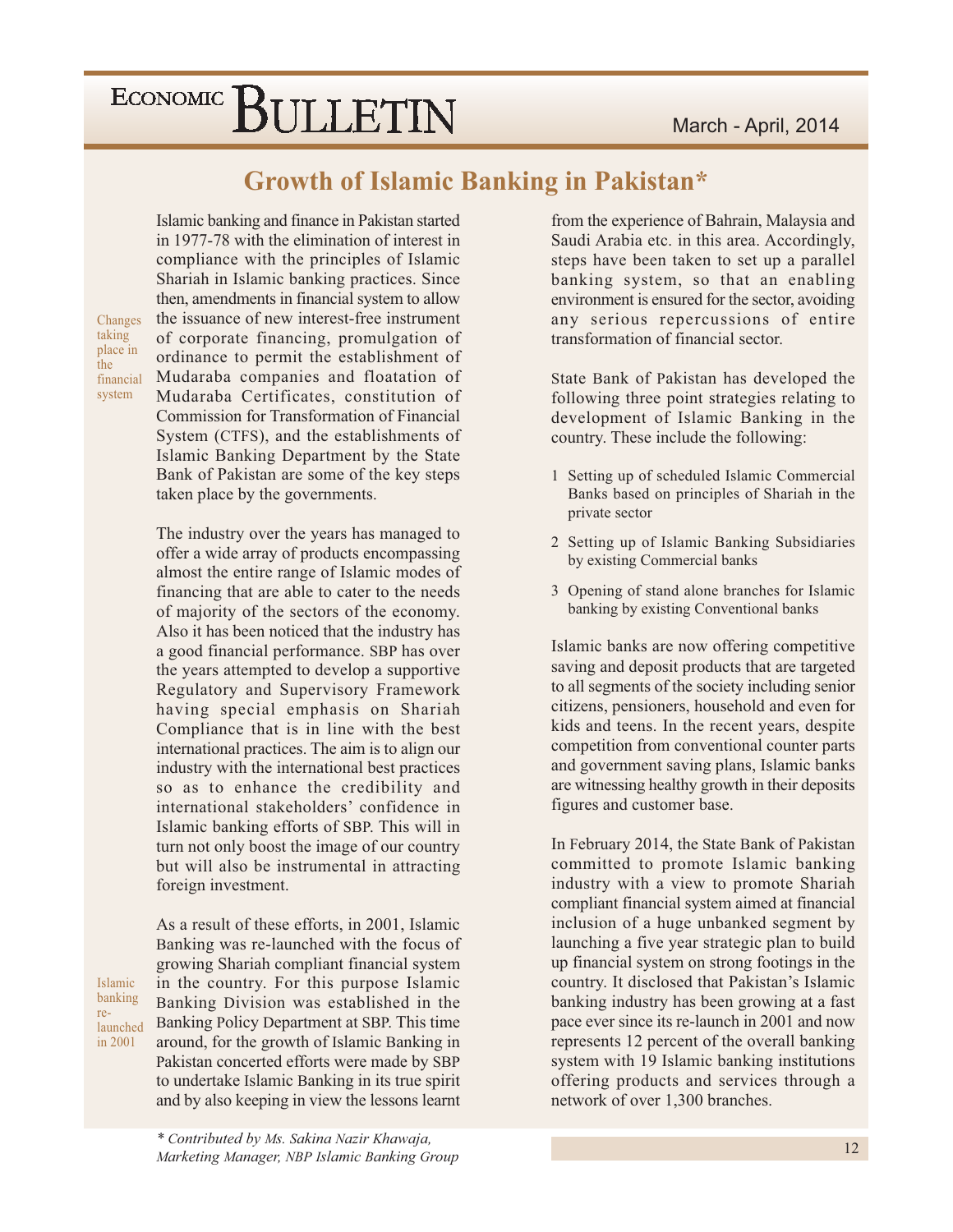Key focus areas of the plan that will run from 2014 to 2018 are: enabling policy environment, Shariah governance and compliance, awareness and capacity-building and market development which will enhance and improve public's impression about Islamic Banking.

Shariah-compliant banking is growing in many regions, and not just in Islamic nations. The UK recently announced a £200m Sukuk bond. Although Malaysia, Indonesia and a number of other countries have long been players in Islamic banking and finance; more specifically, Saudi Arabia – has been a critical region with regard to Islamic banking's future. Saudi Arabia's importance cannot be understated. Currently, it is the largest IDB shareholder with 26.5 percent of paid up capital.

The impressive growth track of Islamic banking over the last few years has created high expectations in the stake-holders and has compelled the major players of the banking industry, investors as well as regulators and government to view it as a separate segment in the banking industry. Keen interest in this discipline has already extended beyond Islamic countries to non-Islamic financial institutions. In the recent times, the global financial services industry is witnessing a sharp rise in the demand for Islamic financial services.

Today, more than 700 Islamic financial institutions are operating across the globe with around \$1.2 trillion assets under management in more than 85 countries. Financial Institutions from Middle East, Far East, US and Europe to Africa, South and Central Asian republics are offering Islamic banking services. The industry is growing at a rate of roughly 15-20 percent per year, and could serve 40 to 50 percent of the world's Muslim population within a decade. According to a recent estimate by Standards & Poors the market potential for Islamic banks is estimated at \$4 trillion.

Recently countries like Oman, Nigeria, Tanzania, Uganda & Maldives have opened their doors for Islamic finance and encouraging new and existing financial institutions to offer Islamic financial services to their customers. In short, the line between conventional and Islamic products will continue to blur. Innovation in Shariah-compliance will make it possible for Islamic banks to challenge nearly all conventional products.

With all the success and growth  $-$  Islamic banking industry is still in its nascent stage and there is a long way to go. The industry has to overcome many challenges in order to achieve a larger market share and sustain its growth.

Some of the challenges that the Islamic banking industry faces today includes:

- Lack of awareness and skepticism at different levels - including investors, bankers, regulators, researchers and customers.
- Being a new industry, a major challenge in its growth is the worldwide shortage of trained Human Resource in Islamic banking and finance.
- Limited number of *Shariah* Scholars that create over-reliance and raise questions about Shariah compliance of the institutes involved.
- Focus efforts needed for New Product Development & Research
- Solutions for Liquidity Management and creation of Islamic Inter-bank Market
- Absence of a separate Regulatory, Legal & Risk Management framework to cater the specific need of Islamic banking Institutes.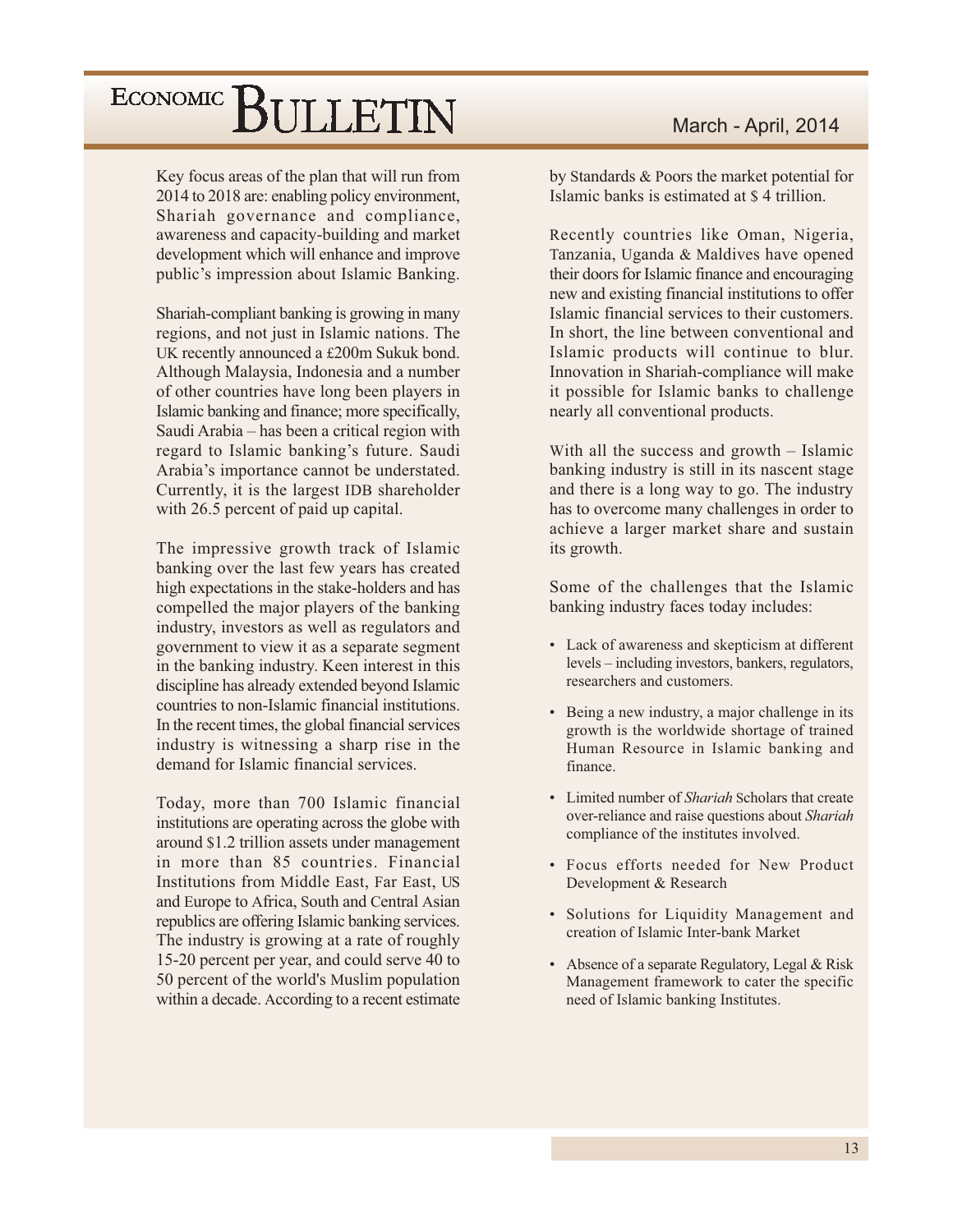### Pakistan Economy - An Update

|   | <b>World Bank</b><br>(Pakistan Development Update - April 2014)                                                                                                                                                                                                                              |                | <b>State Bank of Pakistan</b><br>(The State of Pakistan's Economy - Second Quarterly Report FY14)                                                                                                                                                                                                   |
|---|----------------------------------------------------------------------------------------------------------------------------------------------------------------------------------------------------------------------------------------------------------------------------------------------|----------------|-----------------------------------------------------------------------------------------------------------------------------------------------------------------------------------------------------------------------------------------------------------------------------------------------------|
|   | Pakistan's economy is weak but at a turning point. Growth recovery is underway,<br>with GDP growth projected at 3.6 - 4.0 percent.                                                                                                                                                           | ٠              | By end of H1-FY14, there was a perceptible improvement in the country's<br>macroeconomic indicators.                                                                                                                                                                                                |
|   | Growth is coming from industry and services, as agriculture is estimated to miss<br>its annual target.                                                                                                                                                                                       | $\blacksquare$ | The most encouraging development in the real sector, is the 6.8 percent growth<br>of the large scale manufacturing in H1-FY14, compared to 2.3 percent in the<br>same period last year.                                                                                                             |
| ٠ | There is better energy availability and revival of investor confidence.                                                                                                                                                                                                                      |                |                                                                                                                                                                                                                                                                                                     |
|   | Large scale manufacturing is showing improved performance.                                                                                                                                                                                                                                   |                | This is attributable to improved energy supplies, capacity enhancement in some<br>of the sectors in the past few years, construction activity and availability                                                                                                                                      |
|   | Growth in large scale manufacturing mainly came from strong performance<br>of agro-based industries, iron and steel, construction.                                                                                                                                                           |                | of credit.                                                                                                                                                                                                                                                                                          |
| ٠ | Services sector is driving the growth recovery.                                                                                                                                                                                                                                              | ٠              | Agriculture is expected to record below target growth in FY14.                                                                                                                                                                                                                                      |
| ٠ | Pick up in growth is driven mainly by services and manufacturing.                                                                                                                                                                                                                            |                | Decline in profitability of commercial banks is likely to contain growth in<br>value addition by finance and insurance in FY14.                                                                                                                                                                     |
|   | Finance and insurance sub-sector appears to have weakened during first half<br>of FY14, mainly due to lower interest rates and higher provisioning for bad loans.                                                                                                                            |                | Overall large scale manufacturing growth for the full year is likely to exceed                                                                                                                                                                                                                      |
| ٠ | Monetary tightening has begun since end 2013.                                                                                                                                                                                                                                                |                | the target of 4.0 percent set by the government.                                                                                                                                                                                                                                                    |
|   | Mild revival of growth in private sector credit witnessed, because of credit uptake<br>by businesses (textiles, energy, commerce & trade) as well as consumers.<br>Private credit recovery is attributable to better performance in industry and                                             | $\blacksquare$ | There has been a shift in the State Bank of Pakistan's (SBP) monetary policy<br>stance from accommodative to gradual tightening. This was primarily driven by<br>growing inflationary expectations, and to calm the foreign exchange market<br>against the backdrop of a widening external deficit. |
|   | services due to improved supplies of electricity after settlement of the energy<br>sector's circular debt by the government.                                                                                                                                                                 | ٠              | Pressure from Pakistan's external sector eased in December 2013, as large<br>repayments to the IMF have been met.                                                                                                                                                                                   |
| ٠ | Inflationary expectations have risen.                                                                                                                                                                                                                                                        | ٠              | Inflationary pressures have weakened since December 2013. The pressure on                                                                                                                                                                                                                           |
|   | Pakistan's fiscal indicators seems to be improving.                                                                                                                                                                                                                                          |                | Pak Rupee parity have also eased, and the government is trying to reduce                                                                                                                                                                                                                            |
|   | The government has initiated far reaching reforms of the tax system. It has<br>increased tariff rates, cut down some fiscal concessions, and is trying to expand<br>the tax base to un-taxed or lightly-taxed sectors. Notices have been issued to<br>potential, but unregistered taxpayers. | ٠              | its inflationary borrowing from SBP.<br>The government was unable to meet the end-December 2013 target on its<br>borrowing from SBP, as agreed with the IMF. Also, the government could not<br>limit its quarterly borrowing to zero as prescribed in the SBP Act.                                  |
|   | The fiscal consolidation effort appears to be paying off. During the first half of<br>FY14, the fiscal deficit (2.1% of GDP) was below the level achieved during the<br>same period last year.                                                                                               |                | In the first half of FY14, there was healthy growth in credit to the private<br>sector, attributable to lower cost of borrowing in real terms, some improvement                                                                                                                                     |
|   | Tax-to-GDP ratio is expected to be close to its annual revised target of 10.3<br>percent of GDP.                                                                                                                                                                                             |                | in power and gas availability and higher business confidence due to<br>government's focus on industrial sector.                                                                                                                                                                                     |
|   | The fiscal deficit is expected to fall from 8 percent of GDP in FY13 to 5.8<br>percent in FY14.                                                                                                                                                                                              | ٠              | Inflationary pressures have eased. However, risks that the government may<br>announce an increase in gas tariffs, would put pressure on inflation.                                                                                                                                                  |
|   | Public debt continues to exceed the cap of 60 percent of GDP set by the Fiscal<br>Responsibility and Debt Limitation Act, justified for security reasons.                                                                                                                                    |                | Fiscal indicators continued to show improvement during the second quarter<br>of FY14, as the fiscal deficit for the first half fell to a four year low of<br>2.1 percent.                                                                                                                           |
|   | Domestic debt creation has become increasingly skewed towards short term<br>instruments, primarily MRTBs.                                                                                                                                                                                    |                | The maturity profile of Pakistan's public debt has shifted towards short term                                                                                                                                                                                                                       |
|   | Paucity of financial inflows remained the main source of balance of payments<br>stress. During the first seven months of FY14, the current account posted a deficit                                                                                                                          |                | debt. (At end-December 2013, the share of 3 month T-bills in public domestic<br>debt stock rose to 19.5% against a mere 1.8% at end-June 2013).                                                                                                                                                     |
|   | equivalent to 0.9 percent of GDP compared to 0.2 percent during the same period<br>last year.                                                                                                                                                                                                | $\blacksquare$ | Foreign exchange reserves declined in the first half of FY14, to reach \$8.3<br>billion at end-December 2013 – a level not sufficient to meet the benchmark of<br>3 months of imports.                                                                                                              |
|   | Trade deficit increased to almost \$10 billion and contributed most to the widening<br>of current account deficit.                                                                                                                                                                           | ٠              | Inadequate financial flows put the country's foreign exchange reserves under                                                                                                                                                                                                                        |
|   | Recovery of financial inflows remains a considerable challenge.                                                                                                                                                                                                                              |                | pressure.                                                                                                                                                                                                                                                                                           |
| ٠ | Reserve position is expected to improve during the remainder of the fiscal year.                                                                                                                                                                                                             | ٠              | SBP's liquid reserves have however, since risen to \$5.36 billion by end-March<br>2014.                                                                                                                                                                                                             |
| ٠ | The concentration of the financial sector's balance sheet remained tilted towards<br>the public sector. Solvency indicators of banks remained robust.                                                                                                                                        | $\blacksquare$ | The first half of FY14, posted a much larger current account deficit compared                                                                                                                                                                                                                       |
| ٠ | Structural reforms are being implemented. This includes energy sector reforms,<br>privatisation, financial sector development, facilitating doing business, trade and<br>tariff reforms and strengthening social safety nets.                                                                | ٠              | to the corresponding period in FY13. The deficit had widened to \$1.59 billion<br>in first half FY14 compared to \$83 million in the corresponding period of 2013.<br>A major positive in the current account was the 9.5 percent year-on-year                                                      |
| ٠ | In the medium term, the fiscal deficit is projected to decline from 5.8 percent of<br>GDP in FY14 to 4.5 percent of GDP in FY16.                                                                                                                                                             | $\blacksquare$ | growth in home remittances during the first half of FY14.<br>Foreign direct investment fell in the first half of FY14. The negative perception                                                                                                                                                      |
| ٠ | The current account deficit is projected to approach a modest 1 percent of GDP<br>by end FY14.                                                                                                                                                                                               |                | to the on-going war in Afghanistan, which has compounded the issues of<br>energy availability and domestic security concerns.                                                                                                                                                                       |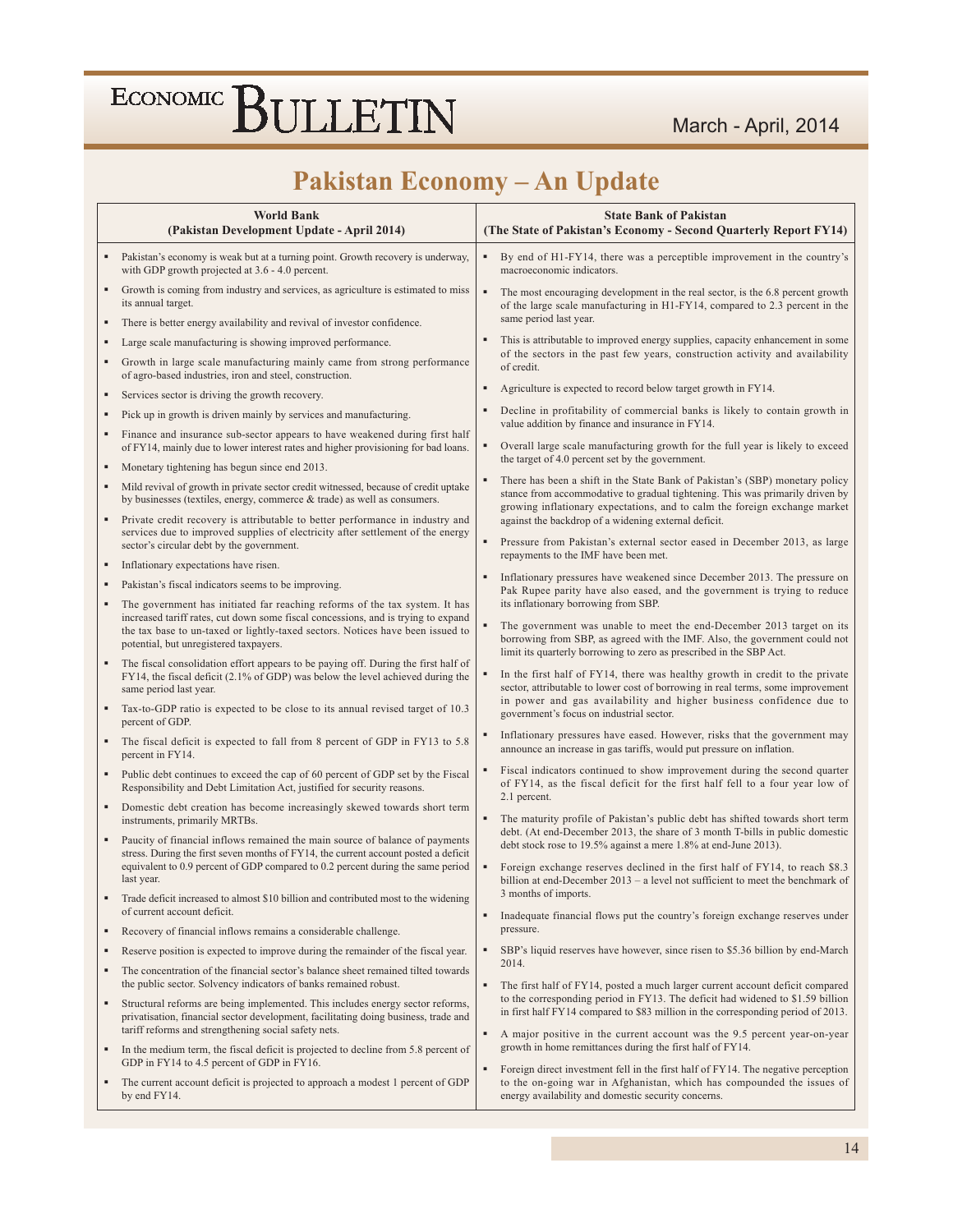### March - April, 2014

### Selected Banks' Gross Advances and Non Performing Loans (Rs.Bn)

| <b>Banks</b>                            |                          |        |         |                          |         |         | Gross Advances |         |         |         |         |         |
|-----------------------------------------|--------------------------|--------|---------|--------------------------|---------|---------|----------------|---------|---------|---------|---------|---------|
|                                         | 2002                     | 2003   | 2004    | 2005                     | 2006    | 2007    | 2008           | 2009    | 2010    | 2011    | 2012    | 2013    |
| <b>Selected Banks Total</b>             | 667.68                   | 796.10 | 1129.87 | 1449.11                  | 1810.97 | 2017.90 | 2345.03        | 2449.86 | 2618.59 | 2624.81 | 2998.01 | 3132.34 |
| National Bank of Pakistan               | 166.08                   | 189.0  | 249.84  | 299.42                   | 348.37  | 374.73  | 457.83         | 530.86  | 538.61  | 592.37  | 730.14  | 708.01  |
| Habib Bank Limited                      | 200.07                   | 213.74 | 292.40  | 350.43                   | 371.36  | 403.48  | 435.71         | 432.28  | 473.41  | 460.00  | 545.80  | 606.10  |
| United Bank Limited                     | 88.39                    | 111.55 | 160.03  | 219.27                   | 260.91  | 325.67  | 390.90         | 343.38  | 368.70  | 366.31  | 409.10  | 436.75  |
| <b>MCB Bank Limited</b>                 | 85.14                    | 104.01 | 144.01  | 188.14                   | 206.85  | 229.73  | 272.85         | 269.72  | 274.14  | 248.13  | 262.39  | 268.19  |
| Allied Bank Limited                     | 54.00                    | 49.99  | 69.95   | 119.51                   | 151.70  | 178.53  | 223.64         | 249.89  | 267.77  | 262.13  | 288.89  | 285.38  |
| Bank Alfalah Limited                    | 29.44                    | 50.37  | 90.29   | 120.42                   | 152.24  | 175.68  | 197.93         | 197.40  | 218.43  | 211.40  | 248.34  | 273.83  |
| <b>Standard Chartered Bank Pakistan</b> | $\overline{\phantom{0}}$ |        |         | $\overline{\phantom{a}}$ | 142.31  | 135.27  | 137.72         | 141.23  | 157.90  | 151.61  | 159.65  | 157.57  |
| Askari Bank Limited                     | 31.34                    | 46.35  | 71.62   | 88.40                    | 102.73  | 108.19  | 139.83         | 147.62  | 168.43  | 167.38  | 162.85  | 192.17  |
| Faysal Bank Limited                     | 23.23                    | 31.15  | 51.73   | 63.52                    | 74.50   | 86.62   | 88.62          | 98.38   | 151.20  | 165.48  | 190.85  | 204.34  |

| <b>Banks</b>                            |                          |        |        |                          |        | Non Performing Loans (NPLs) |        |        |        |        |        |        |
|-----------------------------------------|--------------------------|--------|--------|--------------------------|--------|-----------------------------|--------|--------|--------|--------|--------|--------|
|                                         | 2002                     | 2003   | 2004   | 2005                     | 2006   | 2007                        | 2008   | 2009   | 2010   | 2011   | 2012   | 2013   |
| <b>Selected Banks Total</b>             | 154.21                   | 142.57 | 131.37 | 118.97                   | 116.89 | 134.70                      | 197.01 | 257.81 | 311.86 | 332.16 | 358.67 | 370.80 |
| National Bank of Pakistan               | 43.71                    | 39.77  | 36.10  | 33.74                    | 36.26  | 38.32                       | 56.46  | 70.92  | 86.64  | 88.16  | 92.04  | 115.62 |
| Habib Bank Limited                      | 53.01                    | 47.73  | 44.51  | 41.36                    | 26.92  | 24.59                       | 36.08  | 42.30  | 46.68  | 51.31  | 59.62  | 56.52  |
| <b>United Bank Limited</b>              | 21.03                    | 18.92  | 20.10  | 16.96                    | 16.26  | 22.35                       | 27.84  | 39.10  | 48.59  | 51.11  | 57.35  | 52.63  |
| <b>MCB Bank Limited</b>                 | 12.03                    | 11.00  | 8.84   | 8.40                     | 8.57   | 10.73                       | 18.27  | 23.24  | 24.54  | 26.66  | 25.56  | 23.27  |
| Allied Bank Limited                     | 18.24                    | 17.83  | 15.38  | 12.58                    | 10.48  | 11.36                       | 13.77  | 16.28  | 18.69  | 20.45  | 20.67  | 19.42  |
| <b>Bank Alfalah Limited</b>             | 1.54                     | 2.85   | 2.94   | 1.06                     | 2.31   | 4.71                        | 8.93   | 16.19  | 18.32  | 19.09  | 22.18  | 17.95  |
| <b>Standard Chartered Bank Pakistan</b> | $\overline{\phantom{a}}$ |        |        | $\overline{\phantom{0}}$ | 8.90   | 10.99                       | 16.53  | 21.39  | 22.10  | 25.70  | 27.12  | 24.65  |
| Askari Bank Limited                     | 1.25                     | 1.28   | 1.10   | 2.37                     | 3.66   | 6.91                        | 11.69  | 17.72  | 21.60  | 23.64  | 26.52  | 33.12  |
| <b>Faysal Bank Limited</b>              | 3.40                     | 3.20   | 2.40   | 2.50                     | 3.54   | 4.75                        | 7.44   | 10.67  | 24.70  | 26.04  | 27.55  | 27.62  |

| <b>Banks</b>                            |                          |       |       |       |       |       | NPLs/Gross Advances Ratio |       |       |       |       |       |
|-----------------------------------------|--------------------------|-------|-------|-------|-------|-------|---------------------------|-------|-------|-------|-------|-------|
|                                         | 2002                     | 2003  | 2004  | 2005  | 2006  | 2007  | 2008                      | 2009  | 2010  | 2011  | 2012  | 2013  |
| <b>Selected Banks Total</b>             | 23.10                    | 17.91 | 11.63 | 8.21  | 6.45  | 6.68  | 8.40                      | 10.52 | 12.32 | 13.13 | 11.96 | 11.84 |
| National Bank of Pakistan               | 26.32                    | 21.05 | 14.45 | 11.27 | 10.41 | 10.23 | 12.33                     | 13.36 | 16.09 | 14.88 | 12.60 | 16.33 |
| Habib Bank Limited                      | 26.50                    | 22.33 | 15.22 | 11.80 | 7.25  | 6.09  | 8.28                      | 9.79  | 9.86  | 11.15 | 10.92 | 9.33  |
| <b>United Bank Limited</b>              | 23.79                    | 16.96 | 12.56 | 7.73  | 6.23  | 6.86  | 7.12                      | 11.39 | 13.26 | 13.95 | 14.02 | 12.05 |
| <b>MCB Bank Limited</b>                 | 14.13                    | 10.58 | 6.14  | 4.46  | 4.14  | 4.67  | 6.70                      | 8.62  | 8.95  | 10.74 | 9.74  | 8.68  |
| Allied Bank Limited                     | 33.78                    | 35.67 | 21.99 | 10.53 | 6.91  | 6.36  | 6.16                      | 6.51  | 6.96  | 7.80  | 7.15  | 6.80  |
| <b>Bank Alfalah Limited</b>             | 5.22                     | 5.65  | 3.26  | 0.88  | 1.52  | 2.68  | 4.51                      | 8.20  | 8.39  | 9.03  | 8.93  | 6.55  |
| <b>Standard Chartered Bank Pakistan</b> | $\overline{\phantom{a}}$ |       |       |       | 6.25  | 8.12  | 12.00                     | 15.15 | 14.00 | 16.95 | 16.99 | 15.64 |
| Askari Bank Limited                     | 3.99                     | 2.76  | 1.54  | 2.68  | 3.56  | 6.39  | 8.36                      | 12.00 | 12.82 | 14.12 | 16.28 | 17.23 |
| Faysal Bank Limited                     | 14.64                    | 10.27 | 4.64  | 3.94  | 4.75  | 5.48  | 8.40                      | 10.85 | 16.34 | 15.74 | 14.44 | 13.52 |

Source: Banks' Annual Reports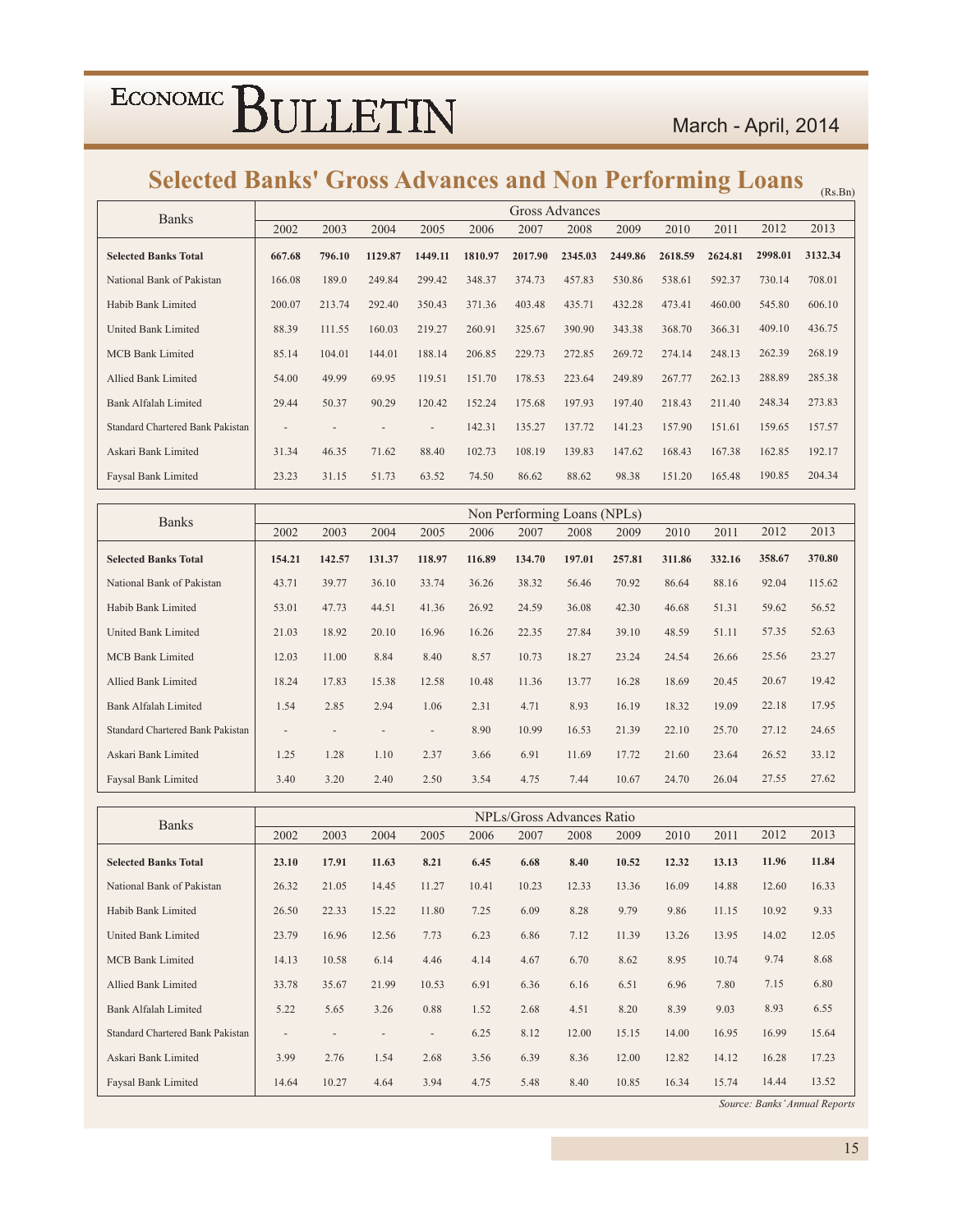|                                                                                    |       |               |                               |                | Gross Advances By |               |                 | Sectors        | $\blacksquare$     |               | <b>Selected Banks</b> |                |                |               |                     |               |                   | (Rs. Mn)      |
|------------------------------------------------------------------------------------|-------|---------------|-------------------------------|----------------|-------------------|---------------|-----------------|----------------|--------------------|---------------|-----------------------|----------------|----------------|---------------|---------------------|---------------|-------------------|---------------|
| Type of Business                                                                   |       |               | National Bank<br>of Pakistan  |                |                   |               |                 |                | Habib Bank Limited |               |                       |                |                |               | United Bank Limited |               |                   |               |
|                                                                                    | 2011  | Share<br>$\%$ | 2012                          | Share<br>$\%$  | 2013              | Share<br>$\%$ | 2011            | Share<br>$\%$  | 2012               | Share<br>$\%$ | 2013                  | Share<br>$\%$  | 2011           | Share<br>$\%$ | 2012                | Share<br>$\%$ | $\epsilon$<br>201 | Share<br>$\%$ |
| Chemicals & Pharmaceuticals                                                        | 3453  | 0.58          | 4792.3                        | 0.66           | 4873.8            | 0.69          | 20924.5         | 4.55           | 19344.8            | 3.86          | 20502.5               | 3.65           | 5956           | 1.63          | 6436.9              | 1.57          | 5979.5            | 1.37          |
| Agribusiness                                                                       | 29924 | 5.05          | 34129.3                       | 4.67           | 45064.5           | 6.36          | 30348.7         | 6.60           | 30587.2            | 6.10          | 33347.5               | 5.94           | 47099          | 12.86         | 63412.5             | 15.50         | 58684.5           | 13.44         |
| Textiles                                                                           | 66317 | 11.20         | 71143.6                       | 9.74           | 75001.9           | 10.59         | 71248.7         | 15.49          | 62540.9            | 12.46         | 72472.2               | 12.92          | 59692          | 16.30         | 59756.8             | 14.61         | 63033.9           | 14.43         |
| Cement                                                                             | 10472 | 1.77          | 9683.3                        | 1.33           | 10130.9           | 1.43          | 10130.5         | 2.20           | 7246.2             | 1.44          | 5000.9                | 0.89           | 4503           | 1.23          | 2393.2              | 0.59          | 3790.1            | $0.87\,$      |
| Sugar                                                                              | 15147 | 2.56          | 6520.4                        | 2.26           | 18727.6           | 2.64          | 4490.0          | 0.98           | 4496.9             | 0.90          | 5212.2                | 0.93           | 7126           | 1.95          | 3427.5              | 0.84          | 4380.2            | $1.00\,$      |
| Rice Processing                                                                    | 9934  | 1.68          | 1998.5                        | 1.64           | 15032.8           | 2.12          |                 |                |                    |               |                       |                |                |               |                     |               |                   |               |
| Shoes & Leather Garments                                                           | 1204  | 0.20          | 414.2                         | 0.19           | 1338.9            | 0.19          | 1916.3          | 0.42           | 1991.1             | 0.40          | 2201.4                | 0.39           | 2261           | 0.62          | 2141.6              | 0.52          | 2084.0            | 0.48          |
| $\begin{array}{lcl} {\rm Automobile\ \&\ Transport}\\ {\rm Equipment} \end{array}$ | 3167  | 0.53          | 3730.4                        | 0.51           | 3304.2            | 0.47          | 9762.1          | 2.12           | 11152.6            | 2.22          | 8405.6                | $1.50\,$       | 5019           | 1.37          | 6134.2              | 1.50          | 4796.1            | 1.10          |
| Telecommunication<br>Transportation &                                              | 38481 | 6.50          | 66934.0                       | 9.17           | 74316.8           | 10.50         | 12983.4         | 2.82           | 11062.2            | 2.20          | 8355.1                | 1.49           | 14559          | 3.97          | 17516.2             | 4.28          | 6275.3            | 1.44          |
| Real Estate/Construction                                                           | 9790  | 1.65          | 9147.2                        | 1.25           | 8788.2            | 1.24          | 2634.6          | 0.57           | 1580.9             | 0.32          | 2479.0                | 0.44           | 17972          | 4.91          | 16563.5             | 4.05          | 20415.9           | 4.67          |
| Electrical Appliances<br>Electronics &                                             | 9047  | 1.53          | 8369.0                        | 1.15           | 9843.6            | 1.39          | 15885.7         | 3.45           | 7198.0             | 1.43          | 7860.2                | 1.40           | 2646           | 0.72          | 2892.2              | 0.71          | 3944.3            | 0.90          |
| Food & Tobacco                                                                     | 1594  | 0.27          | 1874.3                        | 0.26           | 3714.0            | 0.52          | 8245.5          | 1.79           | 8229.5             | 1.64          | 12244.3               | 2.18           | 8992           | 2.45          | 12739.9             | 3.11          | 21588.6           | 4.94          |
| Fertilizer                                                                         | 19007 | 3.21          | 5190.8                        | 2.08           | 10078.6           | 1.42          |                 | $\blacksquare$ |                    |               |                       | $\blacksquare$ | 6871           | 1.88          | 4437.6              | 1.08          | 5253.6            | 1.20          |
| Metal Products                                                                     | 26444 | 4.46          | 43644.2                       | 5.98           | 53645.7           | 7.58          | 7069.1          | 1.54           | 6614.3             | 1.32          | 10203.5               | 1.82           | 336            | 0.09          | 371.2               | 0.09          | 140.8             | 0.03          |
| Transmission of Energy<br>Production &                                             | 54116 | 9.14          | 123239.7                      | 16.88          | 113865.5          | 16.08         | 39398.6         | 8.57           | 48944.6            | 9.75          | 47448.1               | 8.46           | 41159          | 11.24         | 56734.7             | 13.87         | 57169.3           | 13.09         |
| Oil & Gas                                                                          |       |               |                               | $\blacksquare$ |                   | $\mathbf{I}$  | 13456.1         | 2.93           | 15408.2            | 3.07          | 9558.0                | 1.70           | $\blacksquare$ |               | $\mathbf{I}$        |               |                   |               |
| Hotel & Services                                                                   | 13850 | 2.34          | 5814.5                        | 2.17           | 8953.7            | 1.26          | 1189.5          | 0.26           | 694.1              | 0.14          | 776.7                 | 0.14           | 2660           | 0.73          | 3960.3              | 0.97          | 2458.4            | 0.56          |
| Individuals                                                                        | 86220 | 14.56         | 130666.0                      | 17.90          | 135318.9          | 19.11         | 25305.6         | 5.50           | 28131.4            | 5.61          | 38550.1               | 6.87           | 50089          | 13.67         | 47552.6             | 11.62         | 46632.3           | 10.68         |
| Wholesale & Retail Trade<br>General Traders/                                       | 16951 | 2.86          | 5671.6                        | 2.15           | 21484.8           | 3.03          | 47980.0         | 10.43          | 51345.7            | 10.23         | 54607.3               | 9.73           | 13784          | 3.76          | 17509.4             | 4.28          | 21376.5           | 4.89          |
| Public/Govt                                                                        | 64621 | 10.91         | 59483.0                       | 8.15           | 33260.5           | 4.70          | 73370.0         | 15.95          | 107626.9           | 21.45         | 120612.3              | 21.50          | $\blacksquare$ | ٠             | $\blacksquare$      |               |                   |               |
| Financial                                                                          | 21123 | 3.57          | 6085.4                        | 2.20           | 8418.5            | 1.19          | 15068.1         | 3.28           | 23919.7            | 4.77          | 37384.0               | 6.66           | 12282          | 3.35          | 9310.3              | 2.28          | 15038.6           | 3.44          |
| Others                                                                             | 91504 | 15.45         | 70609.3                       | 9.67           | 52881.4           | 7.47          | 48557.0         | 10.56          | 53646.6            | 10.69         | 63840.4               | 11.38          | 63301          | 17.28         | 75799.8             | 18.53         | 93707.1           | 21.46         |
| Total                                                                              |       |               | 592366 100.00 730141.0 100.00 |                | 708044.8 100.00   |               | 459964.0 100.00 |                | 501761.8 100.00    |               | 561061.3 100.00       |                | 366307         | $100.00$      | 409090.4 100.00     |               | 436749.0 100.00   |               |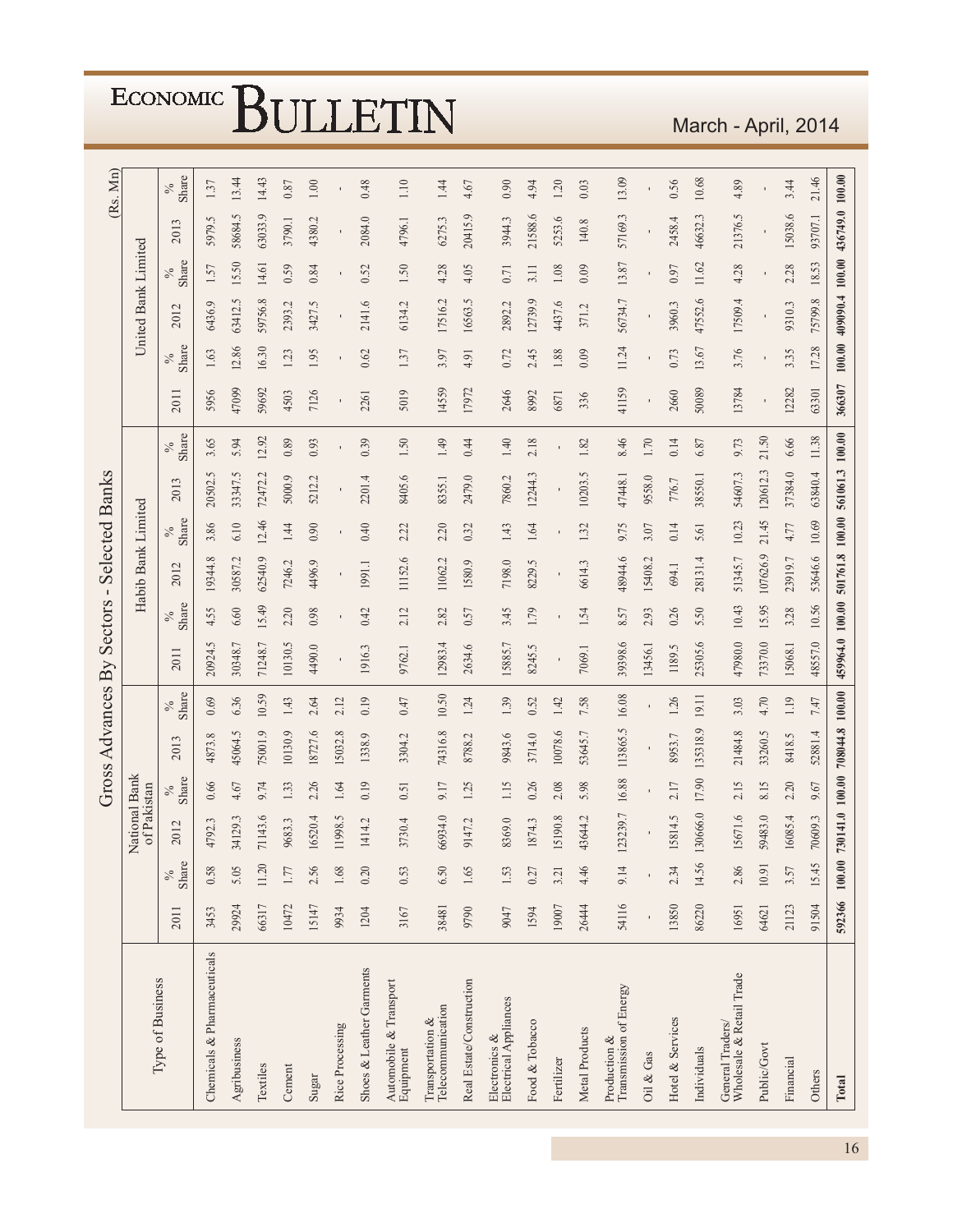|                                                          |       |                      |                        |               |               | Gross                  | Advances By                         |               |                     |               | Sectors | $\blacksquare$                                | Selected |               | <b>Banks</b>        |               |                      |                                        |                |                                               |                    |               |                                   | Mn)<br>(Rs.   |
|----------------------------------------------------------|-------|----------------------|------------------------|---------------|---------------|------------------------|-------------------------------------|---------------|---------------------|---------------|---------|-----------------------------------------------|----------|---------------|---------------------|---------------|----------------------|----------------------------------------|----------------|-----------------------------------------------|--------------------|---------------|-----------------------------------|---------------|
|                                                          |       |                      | MCB Ban                |               | k Limited     |                        |                                     |               | Allied Bank Limited |               |         |                                               |          |               |                     |               | Bank Alfalah Limited |                                        |                |                                               | Standard Chartered |               | Bank Pakistan Limited             |               |
| Type of Business                                         | 2011  | Share<br>$\delta_0'$ | 2012                   | Share<br>$\%$ | 2013          | Share<br>$\%$          | 2011                                | Share<br>$\%$ | 2012                | Share<br>$\%$ | 2013    | <b>Share</b><br>$\%$                          | 2011     | Share<br>$\%$ | 2012                | Share         | 2013                 | Share<br>$\%$                          | 2011           | Share<br>$\%$                                 | 2012               | Share<br>$\%$ | 2013                              | Share<br>$\%$ |
| Chemicals & Pharmaceuticals                              | 13430 |                      | 5.37 13536.0           | 5.16          | 36888.3       | 13.75                  | 18921                               | 7.22          | 20428.7             | 7.07          | 15851.6 | 5.55                                          | 6264     | 2.96          | 6180.7              | 2.49          | 6653.2               | 2.43                                   | 8892           | 5.87                                          | 11397.0            | 7.14          | 9478.0                            | 6.01          |
| Agribusiness                                             | 2613  |                      | 1.05 2474.5            | 0.94          | 3057.2        | 1.14                   | 554                                 | 0.21          | 2559.2              | 0.89          | 592.7   | 0.21                                          | 16829    | 7.96          | 23441.4             | 9.44          | 23710.1              | 8.66                                   | 4983           | 3.29                                          | 5715.0             | 3.58          | 8134.6                            | 5.16          |
| Textiles                                                 |       |                      | 37114 14.85 37796.5    | 14.40         |               | 41120.1 15.33          | 40605                               | 15.49         |                     | 44544.9 15.42 |         | 29999.7 10.51                                 | 32860    | 15.54         |                     | 37275.0 15.01 |                      | 46871.7 17.12                          | 30107          | 19.86                                         | 29111.1            | 18.23         | 32969.5                           | 20.92         |
| Cement                                                   | 2391  |                      | 0.96 1340.2            | 0.51          | 894.2         | 0.33                   | 12674                               | 4.83          | 9371.5              | 3.24          | 13325.8 | 4.67                                          | 1596     | 0.75          | 1591.0              | 0.64          | 1508.0               | 0.55                                   | 10662          | 7.03                                          | 5482.2             | 3.43          | 2915.9                            | 1.85          |
| Sugar                                                    | 8881  |                      | 3.55 11373.9           | 4.33          | 15537.2       | 5.79                   | 3281                                | 1.25          | 5511.4              | $1.91\,$      | 3170.3  | $\Xi$                                         | 3800     | $1.80\,$      | 7512.1              | 3.02          | 6207.6               | 2.27                                   | 3098           | 2.04                                          | 2784.9             | 1.74          | 2946.9                            | $1.87\,$      |
| Rice Processing                                          |       |                      |                        |               |               |                        |                                     |               |                     |               |         |                                               | 6506     | 3.08          | 10305.7             | 4.15          | 11076.5              | 4.05                                   |                |                                               |                    |               |                                   |               |
| Shoes & Leather Garments                                 | 3935  |                      | 1.57 3351.3            | 1.28          | 4682.8        | 1.75                   | 1091                                | 0.42          | 455.5               | 0.16          | 856.7   | 0.30                                          | 1941     | 0.92          | 1156.2              | 0.47          | 2030.4               | 0.74                                   | 1651           | 1.09                                          | 2542.7             | 1.59          | 2966.7                            | 1.88          |
| Automobile & Transport<br>Equipment                      | 517   | 0.21                 | 350.2                  | 0.13          | 586.3         | 0.22                   | 4310*                               | 1.64          | $3082.2*$           | $1.07\,$      | 4416.5* | 1.55                                          | 2596     | 1.23          | 2266.0              | 0.91          | 2880.6               | $1.05\,$                               | 1536           | 1.01                                          | 2439.5             | 1.53          | 2896.5                            | 1.84          |
| Telecommunication<br>Transportation &                    |       |                      | 56787 22.72 60303.1    | 22.98         | 26260.4       | 9.79                   | 4583                                | 1.75          | 5553.7              | 1.92          | 4071.3  | 1.43                                          | 4136     | 1.96          | 3869.4              | 1.56          | 4579.1               | $1.67\,$                               | 11196          | 7.38                                          | 10026.5            | 6.28          | 9422.7                            | 5.98          |
| Real Estate/Construction                                 | 2357  | $0.94$               | 512.7                  | 0.20          | 714.7         | 0.27                   | 7601                                | 2.90          | 7823.0              | 2.71          | 15706.0 | 5.50                                          | 3041     | 1.44          | 4717.0              | $1.90\,$      | 4093.4               | 1.49                                   | $\blacksquare$ |                                               | ٠                  |               |                                   |               |
| ${\rm Electronics~\&}\\ {\rm Electrical~Applications}\\$ | 2920  |                      | 1.17 2581.3            | 0.98          | 2935.5        | 1.09                   |                                     |               |                     |               |         |                                               | 3292     | 1.56          | 3191.6              | 1.29          | 3280.3               | $1.20$                                 | 1590           | 1.05                                          | 1755.1             | 1.10          | 3592.1                            | 2.28          |
| Food & Tobacco                                           |       |                      |                        |               |               |                        |                                     |               | 7267.4              | 2.52          | 4249.2  | 1.49                                          | 4342     | 2.05          | 6578.0              | 2.65          | 15038.4              | 5.49                                   |                |                                               |                    |               |                                   |               |
| Fertilizer                                               |       |                      |                        |               |               |                        |                                     |               |                     |               |         |                                               | 6847     | 3.24          | 8021.8              | 3.23          | 8199.2               | 2.99                                   |                |                                               |                    |               |                                   |               |
| Metal Products                                           |       |                      |                        |               |               |                        | 2502                                | 0.95          | 2535.6              | 0.88          | 3120.0  | 1.09                                          | 6011     | 2.84          | 7619.1              | 3.07          | 9054.6               | 3.31                                   |                |                                               |                    |               |                                   |               |
| Transmission of Energy<br>Production &                   | 20846 |                      | 8.34 29778.7           | 11.35         | 26224.3       | 9.78                   |                                     |               |                     |               |         | ٠                                             | 20506    | 9.70          |                     | 31966.6 12.87 |                      | 36883.3 13.47                          | 20923          |                                               | 13.80 24144.4      | 15.12         | 23283.1                           | 14.78         |
| Oil & Gas                                                |       |                      |                        |               |               |                        | 49103                               | 18.73         |                     | 47484.9 16.44 | 45872.2 | 16.07                                         | 10725    | 5.07          | 13292.0             | 5.35          | 17775.5              | 6.49                                   |                |                                               |                    |               |                                   |               |
| Hotel & Services                                         | 5565  | 2.23                 |                        |               |               |                        | 224                                 | 0.09          | 768.5               | 0.27          | 255.1   | 0.09                                          |          |               |                     |               |                      | ı                                      |                |                                               |                    |               |                                   |               |
| Individuals                                              |       |                      | 17456 6.98 14525.7     | 5.54          | 13851.5       | 5.16                   | 7019                                | 2.68          | 7657.7              | 2.65          | 6943.7  | 2.43                                          | 27145    |               | 12.84 26237.8 10.57 |               | 22925.0              | 8.37                                   | 18705          |                                               |                    |               | 12.34 17222.7 10.79 16760.7 10.64 |               |
| General Traders/<br>Wholesale & Retail Trade             | 20129 |                      | 8.05 16155.6           | 6.16          | 21688.9       | 8.09                   | 12449                               | 4.75          | 11021.8             | 3.81          | 20269.4 | 7.10                                          | 8066     | 3.82          | 6201.0              | 2.50          | 6801.0               | 2.48                                   |                |                                               |                    |               |                                   |               |
| Public/Govt                                              |       |                      |                        |               |               |                        |                                     |               |                     |               |         |                                               |          |               |                     |               |                      |                                        |                |                                               |                    |               |                                   |               |
| Financial                                                | 3445  |                      | 1.38 2625.2            | 1.00          | 1841.6        | 0.69                   | 4001                                | 1.53          | 5738.8              | 1.99          | 14438.4 | 5.06                                          | 7871     | 3.72          | 7305.2              | 2.94          | 6820.0               | 2.49                                   | 2295           | 1.51                                          | 2683.6             | 1.68          | 2515.0                            | $1.60\,$      |
| Others                                                   |       |                      | 51528 20.62 65687.4    |               | 25.03 71909.2 | 26.81                  | 93219                               |               |                     |               |         | 35.56 107115.9 37.07 102236.935.83            | 37024    | 17.51         |                     | 39618.4 15.95 |                      | 37439.3 13.67                          | 35972          |                                               |                    |               | 23.73 44341.4 27.77 39691.9 25.19 |               |
| Total                                                    |       |                      | 249914 100.00 262392.3 |               |               | 100.00 268192.2 100.00 |                                     |               |                     |               |         | 262137 100.00 288920.7 100.00 285375.5 100.00 | 211398   |               |                     |               |                      | 100.00 248346.0 100.00 273827.2 100.00 |                | 151610 100.00 159646.1 100.00 157573.6 100.00 |                    |               |                                   |               |
| - Indicates figure not given in the bank's annual repo   |       |                      |                        |               |               |                        | * Includes machinery and equipments |               |                     |               |         |                                               |          |               |                     |               |                      |                                        |                |                                               |                    |               |                                   |               |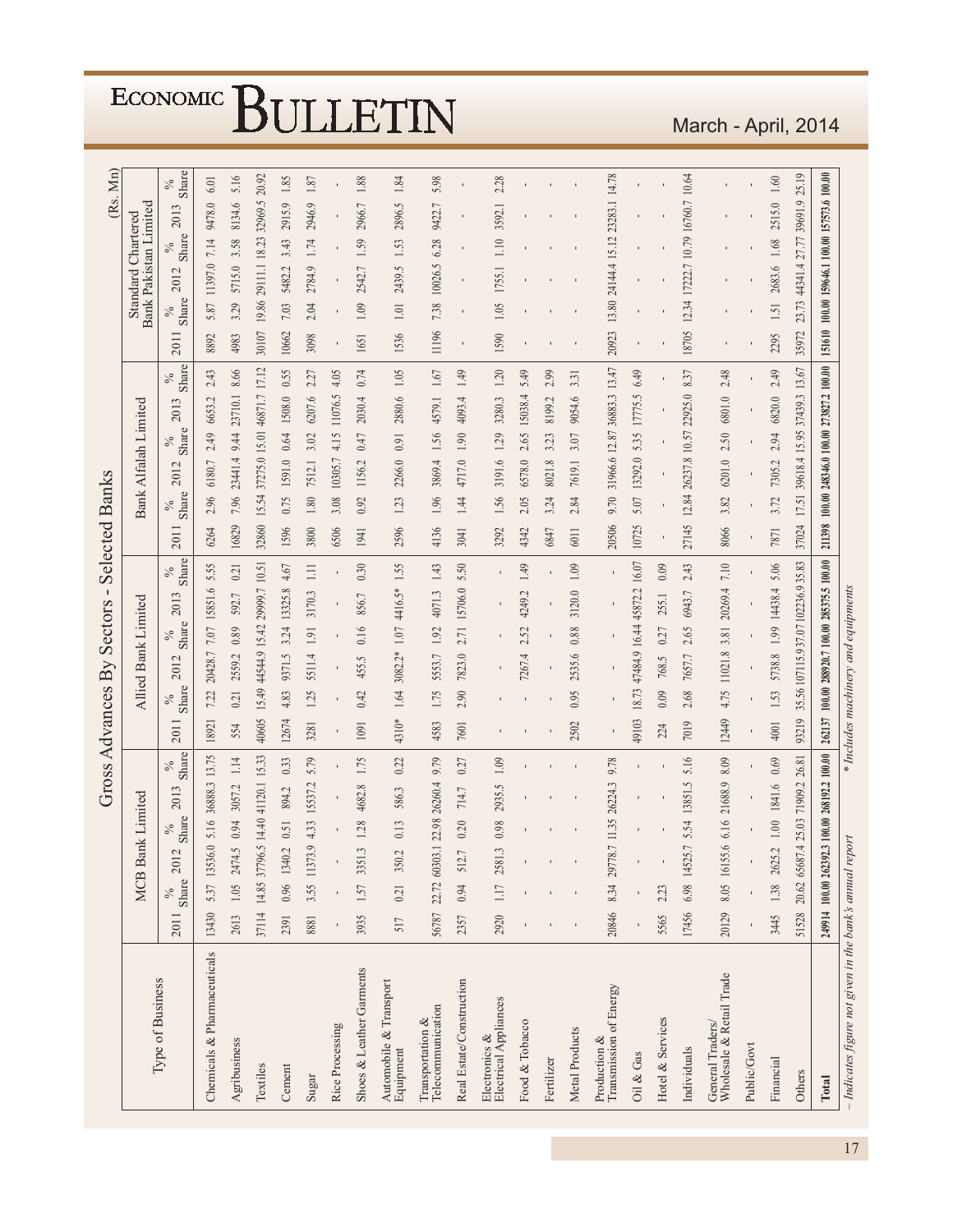|                                                          |       |                              |                       |         |                |                 |                |                 | Non Performing Loans By Business    |       | Segments            | $\blacksquare$ |       | <b>Selected Banks</b> |        |                         |        |        |                          |                                                | (Rs. Mn)  |
|----------------------------------------------------------|-------|------------------------------|-----------------------|---------|----------------|-----------------|----------------|-----------------|-------------------------------------|-------|---------------------|----------------|-------|-----------------------|--------|-------------------------|--------|--------|--------------------------|------------------------------------------------|-----------|
| Type of Business                                         |       | National Bank<br>of Pakistan |                       |         | Habib Bank Ltd |                 |                | United Bank Ltd |                                     |       | <b>MCB Bank Ltd</b> |                |       | Allied Bank Ltd       |        | Bank Alfalah Ltd        |        |        |                          | <b>Standard Chartered</b><br>Bank Pakistan Ltd |           |
|                                                          | 2011  | 2012                         | 3<br>201              | 2011    | 2012           | 2013            | 2011           | 2012            | 2013                                | 2011  | 2012                | 2013           | 2011  | 2012                  | 2013   | 2011                    | 2012   | 2013   | 2011                     | 2012                                           | 2013      |
| Chemicals & Pharmaceuticals                              | 2320  | 3358                         | 3788                  | 589     | 698.2          | 348.6           | 220            | 312.7           | 259.5                               | 204   | 196.3               | 183.4          | 373   | 405.2                 | 481.8  | 114.0                   | 156.1  | 161.2  | 253                      | 335.1                                          | 310.6     |
| Agribusiness                                             | 2110  | 2754                         | 2959                  | 3504    | 3528.2         | 3276.0          | 1492           | 1313.3          | 1098.6                              | 416   | 312.1               | 254.5          | 192   | 350.6                 | 535.8  | 508.0                   | 430.0  | 344.0  | $\overline{\phantom{0}}$ | $16.8\,$                                       | $103.0\,$ |
| Textiles                                                 | 28724 | 28470                        | 32173                 | 20233   |                | 16750.0 16680.3 | 15269          | 15976.9 13933.1 |                                     | 5225  | 5209.6              | 4122.3         | 5070  | 9519.4                | 9179.4 | 4220.9                  | 4220.7 | 3304.0 | 7647                     | 7617.8                                         | 7829.0    |
| Cement                                                   | 5091  | 3870                         | 3770                  | 2264    | 1987.1         | 905.5           |                |                 |                                     | 362   | 295.6               | 130.9          | 119   | $40.0$                | 234.4  |                         |        |        |                          |                                                |           |
| Sugar                                                    | 4137  | 4115                         | 2915                  | 360     | 415.1          | 337.9           | 243            | 160.4           | 157.8                               | 1266  | 1035.2              | 428.2          |       |                       |        |                         | 344.5  | 190.7  |                          |                                                |           |
| Rice Processing                                          | 2546  | 2534                         | 2584                  |         |                |                 |                |                 |                                     |       |                     |                |       |                       |        |                         | 347.7  | 371.4  |                          |                                                |           |
| Shoes & Leather Garments                                 | 260   | 184                          | 176                   | 173     | 171.6          | 185.7           | 259            | 242.7           | 228.6                               | 127   | 103.9               | 85.6           | 56    | 131.7                 | 70.9   |                         | 185.4  | $81.8$ | $\overline{16}$          | 16.5                                           | 6.0       |
| Automobile &<br>Transport Equipment                      | 1311  | 1013                         | 999                   | 1905    | 1863.6         | 1222.4          | 338            | 264.7           | 226.9                               | $69$  | 54.9                | 26.2           | 1375  | 1521.1* 1556.7*       |        | 225.6                   | 244.7  | 188.2  | 400                      | 358.1                                          | 316.9     |
| Telecommunication<br>Transportation &                    | 1654  | 1595                         | 1503                  | 261     | 35.8           | $\equiv$        |                |                 |                                     | 126   | 645.1               | 593.4          | 361   | $\overline{61}$       | 5.4    |                         | 366.7  | 363.3  |                          |                                                |           |
| Real Estate/Construction                                 | 2472  | 2345                         | 3895                  | 1387    | 316.0          | 1380.7          | 4178           | 4085.9          | 3964.0                              | 172   | 127.4               | 118.4          | 2370  | 259.2                 | 1010.0 |                         | 422.8  | 282.7  |                          |                                                |           |
| Electrical Appliances<br>Electronics &                   | 5421  | 6758                         | 6158                  | 2801    | 2881.5         | 2904.4          | 256            | 201.5           | 183.8                               | 340   | 451.4               | 374.5          | ٠     |                       |        |                         | 372.1  | 397.4  |                          |                                                |           |
| Food & Tobacco                                           | 1018  | 948                          | 1239                  | 528     | 337.1          | 320.1           | 1247           | 989.5           | 862.6                               |       |                     |                | 742   | 412.6                 | 572.4  |                         | 380.1  | 219.6  |                          |                                                |           |
| Fertilizer                                               | 3258  | 3156                         | 2820                  |         |                |                 | $\overline{ }$ | 72.1            | 75.3                                |       |                     |                |       |                       |        |                         | 820.4  | 795.6  |                          |                                                |           |
| Metal Products                                           | 572   | 537                          | 6653                  | 912     | 1058.9         | 2321.6          |                |                 |                                     |       |                     |                | 866   | 20.4                  | 288.3  |                         | 233.3  | 296.2  |                          |                                                |           |
| Transmission of Energy<br>Production &                   | 3572  | 5126                         | 15300                 | 1719    | 1710.2         |                 | 2434           | 6480.9          | 3955.6                              |       | 180.1               |                |       |                       |        |                         | 32.5   | 17.2   | 276                      | 127.7                                          | 222.3     |
| Oil & Gas                                                |       |                              |                       | 332.4   | 2185.2         | 2247.6          | $\blacksquare$ |                 |                                     |       |                     |                | 846   | 245.4                 | 240.6  |                         | 2640.3 | 2704.4 |                          |                                                |           |
| Hotel & Services                                         | 817   | 1298                         | 201                   | 227     | 227.0          | 56.4            | 486            | 486.0           | 486.0                               | 939   | 721.9               | 594.8          | 63    | 7.4                   | 7.9    |                         |        |        |                          |                                                |           |
| Individuals                                              | 4972  | 5326                         | 5551                  | 946     | 1038.5         | 1338.9          | 14267          | 14698.5 13668.1 |                                     | 3625  | 3393.7              | 3188.2         | 37    | 358.2                 | 336.8  | 3495.2                  | 3763.4 | 1357.0 | 6003                     | 5684.0                                         | 4678.8    |
| Wholesale & Retail Trade<br>General Traders/             | 4679  | 5373                         | 7431                  | 5641    | 6439.6         | 5635.7          | 1629           | 1667.6 1834.4   |                                     | 4631  | 4075.7              | 3490.2         | 2206  | 478.3                 | 569.6  | 703.5                   | 780.0  | 748.7  |                          |                                                |           |
| Financial                                                | 905   | 723                          | 685                   | 798     | 40.0           | 731.7           | 2299           | 2231.9          | 2083.5                              | 1448  | 1107.8              | 814.6          | 344   | 81.5                  | 72.9   |                         | 124.7  | 122.5  |                          | 49.3                                           | 49.3      |
| Others                                                   | 12321 | 12554                        | 13006                 | 6733    | 8983.4         | 5126.4          | 6493           | $8162.3$        | 9612.2                              | 7715  | 7651.1              | 8862.5         | 5432  | 6830.4                | 4261.0 | 9829.4                  | 6316.2 | 6000.7 | 11085                    | 12919.6 11139.3                                |           |
| Total                                                    | 88160 | 92037                        | $\frac{6}{1}$<br>1156 | 51313.4 |                | 50667.045021.0  | 51117          | 57346.9 52630.0 |                                     | 26665 | 25561.8 23267.7     |                | 20452 | 20667.519423.9        |        | 19096.6 22181.6 17946.6 |        |        | 25697                    | 27124.9 24655.2                                |           |
| - Indicates figure not given in the bank's annual report |       |                              |                       |         |                |                 |                |                 | * Includes machinery and equipments |       |                     |                |       |                       |        |                         |        |        |                          |                                                |           |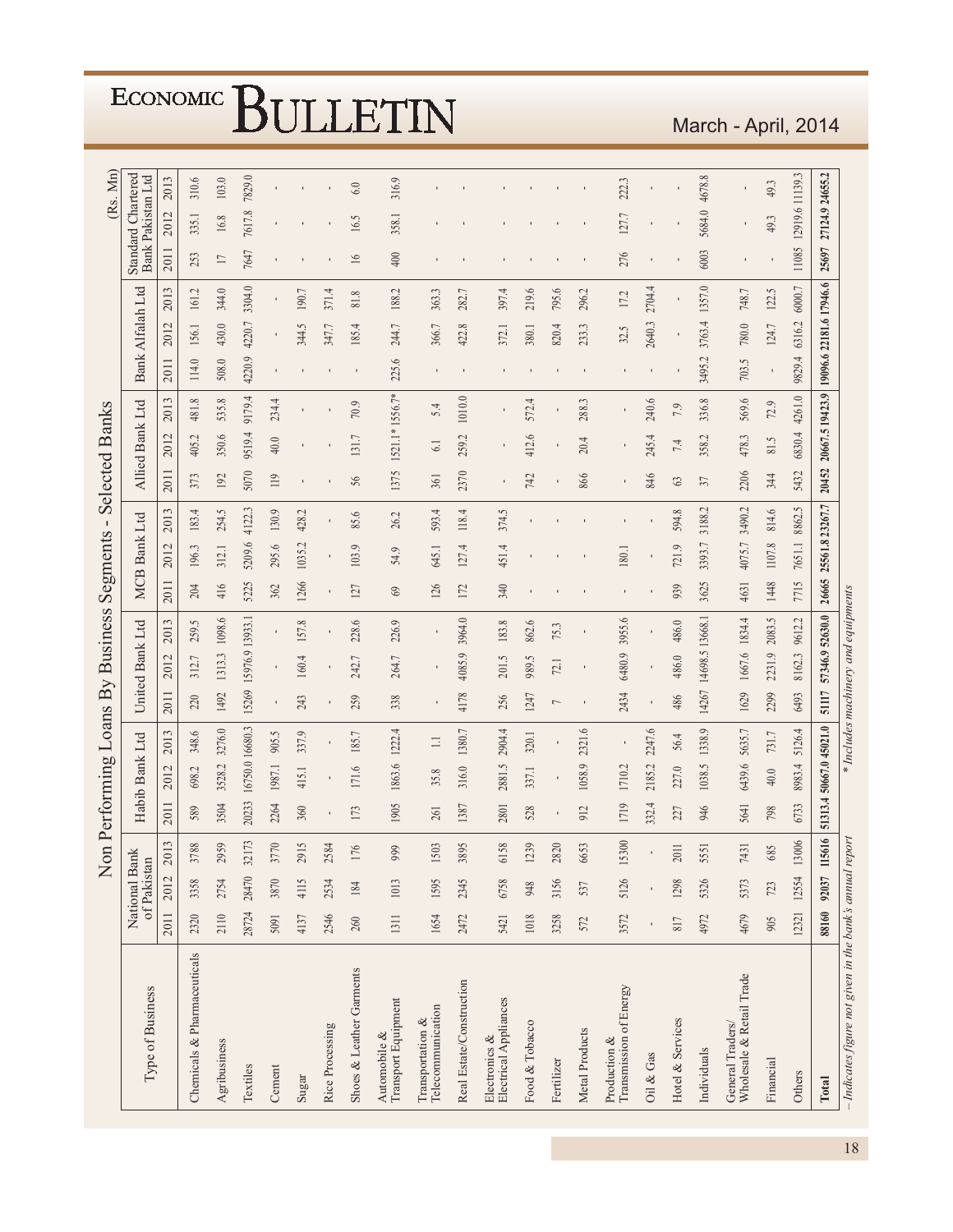|                                                                           |              |                              |               |                       |                     |                | NPLs to Gross Advances Ratio |                   |      |                |                      |         |                |                   |         |                 |                      |        |                    |                   | (%)  |
|---------------------------------------------------------------------------|--------------|------------------------------|---------------|-----------------------|---------------------|----------------|------------------------------|-------------------|------|----------------|----------------------|---------|----------------|-------------------|---------|-----------------|----------------------|--------|--------------------|-------------------|------|
| Type of Business                                                          |              | National Bank<br>of Pakistan |               |                       | Habib Bank Ltd      |                |                              | United Bank Ltd   |      |                | <b>MCB Bank Ltd</b>  |         |                | Allied Bank Ltd   |         |                 | Bank Alfalah Ltd     |        | Standard Chartered | Bank Pakistan Ltd |      |
|                                                                           | 2011         | 2012                         | $\sim$<br>201 | 2011                  | $\mathbf{C}$<br>201 | 2013           | 2011                         | 2012              | 2013 | 2011           | 2012                 | 2013    | 2011           | 2012              | 2013    | 2011            | 2012                 | 2013   | 2011               | 2012              | 2013 |
| Chemicals & Pharmaceuticals                                               | 67.2         | 70.1                         | 77.7          | 2.8                   | 9.<br>S.            | 1.7            | 3.7                          | 4.9               | 4.3  | 1.5            | Ċ.<br>$\overline{ }$ | 0.5     | 2.0            | $\circ$<br>$\sim$ | 3.0     | $1.8\,$         | 5<br>$\sim$          | 2.4    | 2.8                | $\circ$<br>$\sim$ | 3.3  |
| Agribusiness                                                              | 7.1          | 8.1                          | 6.6           | 11.5                  | Ċ.<br>$\Box$        | 9.8            | 3.2                          | 2.1               | 1.9  | 15.9           | 12.6                 | 8.3     | 34.7           | 13.7              | 90.4    | 3.0             | 1.8                  | 1.5    | 0.3                | 0.3               | 1.3  |
| Textiles                                                                  | 43.3         | 40.0                         | 42.9          | 28.4                  | 26.8                | 23.0           | 25.6                         | 26.7              | 22.1 | 14.1           | 13.8                 | 10.0    | 12.5           | 21.4              | 30.6    | 12.8            | 11.3                 | 7.0    | 25.4               | 26.2              | 23.7 |
| Cement                                                                    | 48.6         | 40.0                         | 37.2          | 22.3                  | 27.4                | 18.1           | $\mathbf{I}$                 | $\blacksquare$    |      | 15.1           | 22.1                 | 14.6    | 0.9            | 0.4               | $1.8\,$ |                 |                      |        |                    |                   |      |
| Sugar                                                                     | 27.3         | 24.9                         | 15.6          | 8.0                   | 9.2                 | 6.5            | 3.4                          | 4.7               | 3.6  | 14.3           | 9.1                  | 2.8     |                | ı                 | ı       |                 | 4.6                  | 3.1    |                    |                   |      |
| Rice Processing                                                           | 25.6         | 21.1                         | 17.2          |                       |                     |                |                              |                   |      |                |                      |         |                |                   |         |                 | 3.4                  | 3.4    |                    |                   |      |
| Shoes & Leather Garments                                                  | 21.6         | 13.0                         | 13.1          | 9.0                   | 8.6                 | 8.4            | 11.5                         | 11.3              | 11.0 | 3.2            | 3.1                  | $1.8\,$ | 5.1            | 28.9              | 8.3     | $\mathbf{I}$    | 16.0                 | 4.0    | $1.0\,$            | 0.6               | 0.2  |
| Transport Equipment<br>Automobile &                                       | 41.4         | 27.2                         | 30.2          | Ċ.<br>$\overline{19}$ | 16.7                | 14.5           | 6.7                          | 4.3               | 4.7  | Ċ.<br>13.      | 15.7                 | 4.5     | 31.9           | 49.4              | 35.2    | 8.7             | 10.8                 | 6.5    | 26.0               | 14.7              | 10.9 |
| Telecommunication<br>Transportation &                                     | 4.3          | 2.4                          | $2.0$         | 2.0                   | 0.3                 | 0.0            | $\blacksquare$               | п                 |      | 0.2            | $\Box$               | 2.3     | 7.9            | 0.1               | 0.1     | п               | 9.5                  | 7.9    |                    |                   |      |
| Real Estate/Construction                                                  | 25.3         | 25.6                         | 44.3          | 52.6                  | 20.0                | 55.7           | 23.2                         | 24.7              | 19.4 | 7.3            | 24.8                 | 16.6    | 31.2           | 3.3               | 6.4     |                 | 9.0                  | 6.9    |                    |                   |      |
| Electronics &<br>Electrical Appliances                                    | 59.9         | 80.8                         | 62.6          | 17.6                  | 40.0                | 37.0           | 9.7                          | 7.0               | 4.7  | 11.6           | 17.5                 | 12.8    |                |                   |         |                 | 11.7                 | 12.1   |                    |                   |      |
| Food & Tobacco                                                            | 63.9         | 50.6                         | 33.4          | 6.4                   | 4.1                 | 2.6            | 13.9                         | 7.8               | 4.0  |                |                      |         |                | 5.7               | 13.5    |                 | 5.8                  | 1.5    |                    |                   |      |
| Fertilizer                                                                | 17.1         | 20.8                         | 28.0          |                       |                     |                | 0.1                          | 1.6               | 1.4  |                |                      |         |                |                   |         |                 | 10.2                 | 9.7    |                    |                   |      |
| Metal Products                                                            | 2.2          | 1.2                          | 12.4          | 12.9                  | 16.0                | 22.8           | $\mathbf{I}$                 | $\blacksquare$    |      |                |                      |         | 34.6           | 0.8               | 9.2     | $\blacksquare$  | 3.1                  | 3.3    |                    |                   |      |
| Transmission of Energy<br>Production &                                    | 6.6          | 4.2                          | 13.4          | 4.4                   | 3.5                 | $\blacksquare$ | 5.9                          | 11.4              | 6.9  | $\blacksquare$ | 0.6                  |         |                |                   |         | $\blacksquare$  | 0.1                  | 0.0    | 1.3                | 0.5               | 1.0  |
| Oil & Gas                                                                 | $\mathbf{I}$ |                              |               |                       |                     |                |                              |                   |      |                |                      |         |                |                   |         |                 |                      |        |                    |                   |      |
| Hotel & Services                                                          | 5.9          | 8.2                          | 22.5          | 19.1                  | 32.7                | 7.3            | 18.3                         | $\ddot{3}$<br>12. | 19.8 | 16.9           |                      |         | 28.1           | 1.0               | 3.1     |                 |                      |        |                    |                   |      |
| Individuals                                                               | 5.8          | $\frac{1}{4}$                | $\frac{1}{4}$ | 3.7                   | 3.7                 | 3.5            | S.<br>28.                    | 30.9              | 29.3 | 20.8           | 4<br>23.             | 23.0    | S<br>Ò.        | 4.7               | 4.9     | $\circ$<br>12   | 14.3                 | 5.9    | 32.1               | 33.0              | 27.9 |
| General Traders/<br>Wholesale & Retail Trade                              | 27.6         | 34.3                         | 34.6          | 11.8                  | 12.5                | 10.3           | 11.8                         | Ċ.<br>Ò,          | 8.6  | 23.0           | 25.2                 | 16.1    | 17.7           | 4.3               | 2.8     | 8.7             | 12.6                 | $11.0$ | ı                  | ı                 | ı    |
| Financial                                                                 | 4.3          | 4.5                          | 8.1           | 5.3                   | 0.2                 | 2.0            | 18.7                         | 24.0              | 13.9 | 42.0           | 42.2                 | 44.2    | 8.6            | 1.4               | 0.5     |                 | 1.7                  | 1.8    |                    | 1.8               | 2.0  |
| Others                                                                    | 13.5         | 17.8                         | 24.6          | 13.9                  | 16.7                | 8.0            | 10.3                         | 10.8              | 10.3 | 15.0           | 11.6                 | 12.3    | $\infty$<br>5. | 6.4               | 4.2     | $\sigma$<br>26. | $\mathcal{O}$<br>15. | 16.0   | $\infty$<br>30.    | 29.1              | 28.1 |
| Total                                                                     | 14.9         | 12.6                         | 16.3          | 11.2                  | 10.1                | 8.0            | 14.0                         | 14.0              | 12.1 | 10.7           | 9.7                  | 8.7     | 7.8            | 7.2               | 6.8     | 9.0             | 8.9                  | 6.6    | 16.9               | 17.0              | 15.6 |
| - Indicates figures not given for that sector in the bank's annual report |              |                              |               |                       |                     |                |                              |                   |      |                |                      |         |                |                   |         |                 |                      |        |                    |                   |      |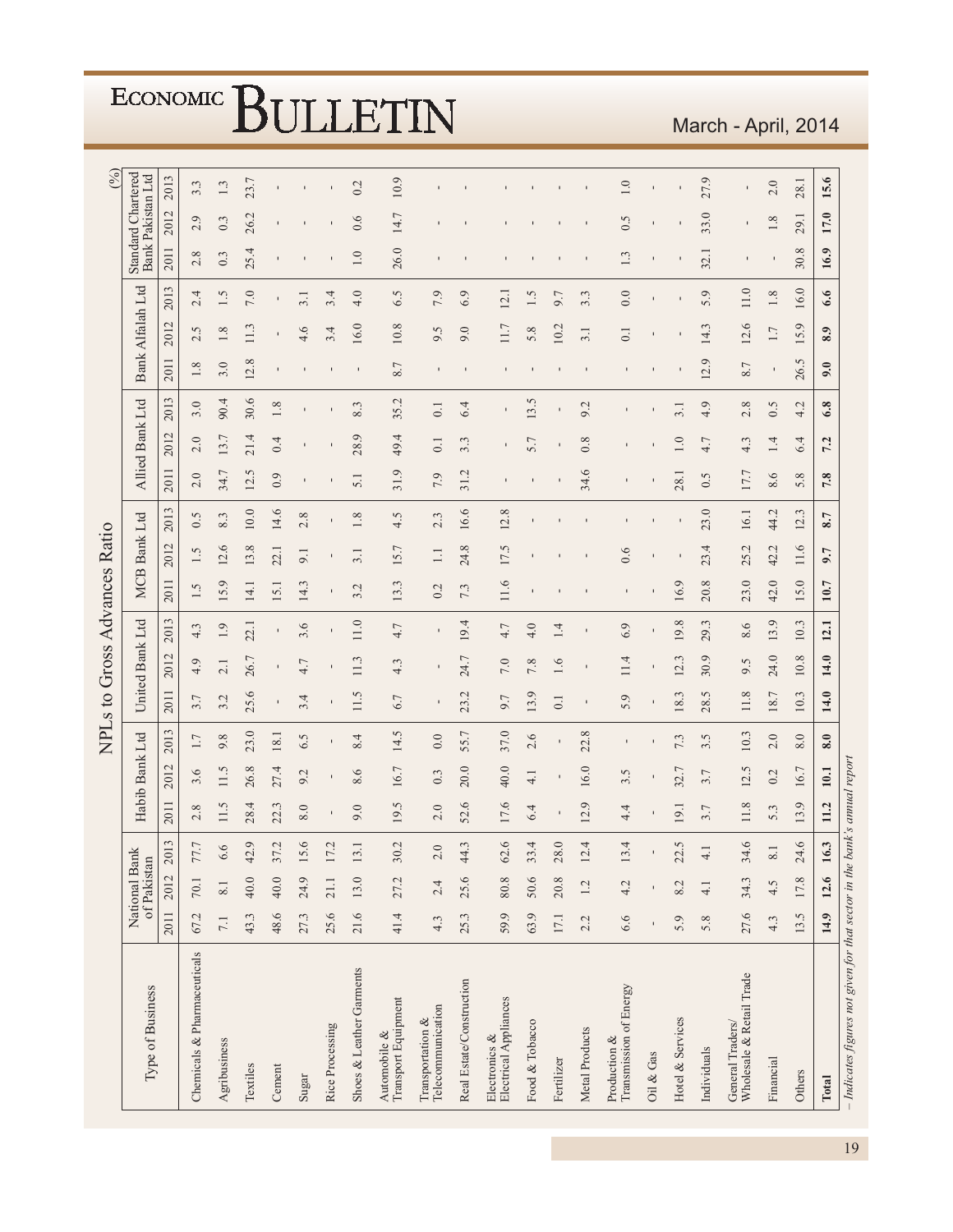### **Market Analysis**

Market rebounds on macros and MSCI FM weight increase

After witnessing a dip of 1.0k points in February, the market rebounded by 1.4k points in March, on the back of improving macros and news of MSCI FM weight increase. As improving peace talks with TTP gradually progress, hefty buying by a local mutual fund in early March set the tone for markets' positive direction. While Mutual funds made a hefty net buy of \$55 million in March, Foreigners were on the back foot with net selling of \$5 million.

> On a month-on-month basis, the benchmark KSE-100 index augmented by 5.3 percent to close at 27,160 points. Pharmaceuticals and Auto sector remained the biggest outperformers while Textile stocks were the biggest underperformer in March, mainly due to surprise Pak Rupee appreciation witnessed in the month. The month of March saw volumes falter by 9 percent to average 215 million shares/day, while value traded depicted an increase of 24 percent month-on-month.

> With Pak Rupee appreciating from 105 to 98 versus US\$, the month saw sector switching to gain from this phenomenon. Resultantly, import dependent sectors such Pharma and Autos appreciated by double digits, while exporters such as Textile stocks were the underperformers. Banks also gained in the month due to status quo policy rate and record participation in PIBs (NIM improvement). The impact of Pak Rupee appreciation is overall negative for the equity market, since the key sectors earnings are directly or indirectly dollar linked. On the flip side, a stable Pak Rupee may lead to higher foreign portfolio investment and eventual inflation/interest rate decline may result in rerating for the market.

Continuing with its positive close witnessed in the month of March, the market again closed Foreigners up by 1.75k points in April, on the back of propel the MSCI FM Index methodology in early April market to a and improving macros (successful Euro bond new high issue). As quarterly result season got underway in the latter half of the month, the market did witness a drop as majority of results were

either inline/below expectations. Foreigners after being on the back foot in March (net selling of US\$5 million) changed gears in April, with net buying of US\$92 million, while other key participants remained on the net selling side.

On a month-on-month basis, the benchmark KSE-100 index augmented by  $6.5$  percent to close at 28,913 points. In a similar situation as last month, the top three outperforming sectors were Pharmaceuticals, Autos and Banks. Amongst the laggards, Telecom sector was the biggest underperformer along with Textile sector. The month of April saw volumes appreciating by a decent 35 percent to average 290 million shares/day, while value traded depicted an increase of 22 percent month-onmonth.

In a similar situation as last month, the top three outperforming sectors were Pharmaceuticals, Autos and Banks. Pharmas and Autos outperformed again due to Pak Rupee appreciation theme with expectation of margin expansion going forward. Banks also remained in limelight due to foreigners interest in this key sector as macros improve and NIM expansion story on the back of record participation in PIBs. Amongst the laggards, telecom sector was the biggest underperformer along with textile sector.

In the month of April, there was only one meaningful net buyer i: eForeigners. After being on the back foot in March (net selling) of US\$5 million), April saw a massive turnaround with net buying of US\$92 million, while other key participants remained on the net selling side. Interestingly, Foreigners in first half of the month bought stocks worth  $US$60.4$  million (net buying) while in the second half of the month their enthusiasm was subdued to US\$31.4 million net buying, a trend witnessed in market movement as well.

> (Contributed by Taurus Securities Ltd, a subsidiary of National Bank of Pakistan)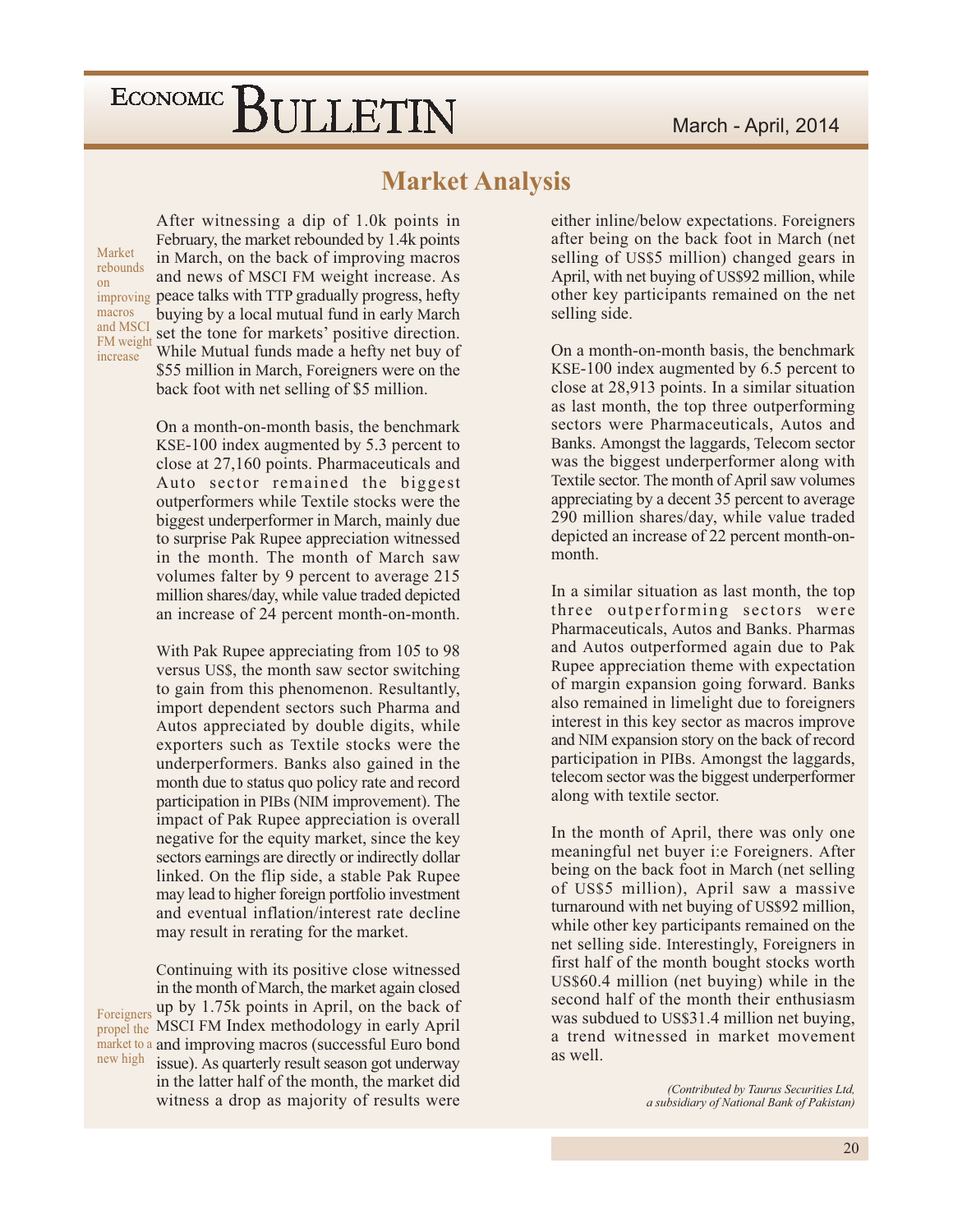| <b>Selected Economic Indicators</b> |                              |                            |                                  | of Countries                                               |                                         | where                                                      |                                                                      | National Bank                                                            | of Pakistan                                |                                                                 | $\mathbf{\tilde{a}}$<br>has               | Presence                                                                   |
|-------------------------------------|------------------------------|----------------------------|----------------------------------|------------------------------------------------------------|-----------------------------------------|------------------------------------------------------------|----------------------------------------------------------------------|--------------------------------------------------------------------------|--------------------------------------------|-----------------------------------------------------------------|-------------------------------------------|----------------------------------------------------------------------------|
| Country                             | Population<br>$(Mn)$<br>2012 | GDP Size $(\$$ Bn)<br>2012 | Total Debt<br>(% of GDP)<br>2011 | Exchange<br>Currency<br>to US\$<br>(2012)<br>Local<br>Rate | Reserves<br>$(S \nBn)$<br>Total<br>2012 | (Kilowatt-hrs)<br>Consumption<br>Electric<br>Power<br>2010 | Account<br>Balance<br>Current<br>$(\mathbb{S}\ \mathrm{Bn})$<br>2012 | June 2012<br>Required<br><b>Business</b><br>to start a<br>(Days)<br>Time | Merchandise<br>(% of GDP)<br>Trade<br>2011 | Investment<br>Net Inflow<br>Foreign<br>(S Mn)<br>Direct<br>2011 | $(%$ of GDP)<br>Savings<br>Gross<br>2011  | $(*GDP)$<br>provided<br>by Banking<br>Domestic<br>Credit<br>Sector<br>2011 |
| Afghanistan                         | 29.8                         | 20.5                       |                                  | 50.92                                                      | 7.15                                    | $\mathbf{I}$                                               | $-7.29$                                                              | $\overline{\phantom{0}}$                                                 | 33.1                                       | 83                                                              | $\mathbf I$                               | $-2.9$                                                                     |
| Azerbaijan                          | 9.3                          | 66.6                       | 6.4                              | 0.79                                                       | 11.28                                   | 1603                                                       | 14.98                                                                | $\infty$                                                                 | 71.3                                       | 4485                                                            | 45.9                                      | 20.0                                                                       |
| Bangladesh                          | 154.7                        | 116.4                      |                                  | 81.86                                                      | 12.75                                   | 279                                                        | 2.65                                                                 | $\overline{19}$                                                          | 54.2                                       | 798                                                             | 36.5                                      | 70.4                                                                       |
| Bahrain                             | $1.3\,$                      | 29.0                       |                                  | 0.38                                                       | 5.45                                    | 9814                                                       | 2.94                                                                 | $\circ$                                                                  | $\blacksquare$                             | 781                                                             | 30.1                                      | 75.2                                                                       |
| Canada*                             | 34.9                         | 1821.4                     | 52.5                             | $1.00\,$                                                   | 68.55                                   | 5137                                                       | $-62.26$                                                             | $\sim$                                                                   | 52.7                                       | 39510                                                           | 19.6                                      | 177.6                                                                      |
| $China*$                            | 1350.7                       | 8227.1                     | $\mathbf I$                      | 6.31                                                       | 3387.51                                 | 2944                                                       | 193.14                                                               | 33                                                                       | $\infty$<br>49.                            | 220143                                                          | 52.7                                      | 145.5                                                                      |
| France                              | 65.7                         | 2612.9                     | 93.7                             | $\blacksquare$                                             | 184.52                                  | 7729                                                       | $-57.25$                                                             | $\overline{\phantom{0}}$                                                 | 47.3                                       | 45209                                                           | 17.9                                      | 133.5                                                                      |
| Germany                             | 81.9                         | 3428.1                     | 55.3                             | $\mathbf I$                                                | 248.86                                  | 7215                                                       | 238.71                                                               | 15                                                                       | 75.8                                       | 39067                                                           | 23.9                                      | 124.8                                                                      |
| Hong Kong                           | 7.2                          | 263.3                      | 39.2                             | 7.76                                                       | 317.36                                  | 5923                                                       | 6.07                                                                 | $\tilde{3}$                                                              | 388.9                                      | 95352                                                           | 29.4                                      | 207.1                                                                      |
| Japan                               | 127.6                        | 5959.7                     | 189.8                            | 79.79                                                      | 1268.09                                 | 8394                                                       | 60.86                                                                | 23                                                                       | 28.6                                       | $\mathcal{L}$                                                   | 21.7                                      | 341.7                                                                      |
| Kazakhstan**                        | 16.8                         | 203.5                      | 9.9                              | 149.11                                                     | 28.30                                   | 4728                                                       | 7.72                                                                 | $\overline{19}$                                                          | 67.1                                       | 13227                                                           | 29.7                                      | 40.3                                                                       |
| Republic of<br>Korea                | 50.0                         | 1129.6                     |                                  | 1126.47                                                    | 327.72                                  | 9744                                                       | 43.34                                                                | $\overline{\phantom{0}}$                                                 | 96.7                                       | 4661                                                            | Ċ,<br>$\overline{31}$                     | 102.7                                                                      |
| Kyrgyzstan                          | 5.6                          | 6.5                        |                                  | 47.0                                                       | 2.10                                    | 1375                                                       | $-1.43$                                                              | $\overline{10}$                                                          | 105.1                                      | 694                                                             | 18.2                                      | $\blacksquare$                                                             |
| Kingdom of<br>Saudi Arabia          | 28.3                         | 711.0                      |                                  | 3.75                                                       | 673.74                                  | 7967                                                       | 164.76                                                               | $\overline{21}$                                                          | 82.6                                       | 16308                                                           | 46.8                                      | $-4.8$                                                                     |
| Pakistan                            | 179.2                        | 225.1                      |                                  | 93.40                                                      | 13.69                                   | 457                                                        | $-2.03$                                                              | $\overline{21}$                                                          | L,<br>33.                                  | 1309                                                            | 20.4                                      | 43.3                                                                       |
| Tajikistan**                        | $\, 8.0$                     | $7.0\,$                    |                                  | 4.74                                                       | 0.63                                    | 2004                                                       | $-0.25$                                                              | 24                                                                       | 68.1                                       | $\equiv$                                                        | 23.2                                      | $\blacksquare$                                                             |
| Turkmenistan                        | 5.2                          | 35.2                       |                                  |                                                            | $\blacksquare$                          | 2403                                                       | $\blacksquare$                                                       | $\blacksquare$                                                           | 72.7                                       | 3186                                                            | $\blacksquare$                            | $\mathbf I$                                                                |
| <b>USA</b>                          | 313.9                        | 16244.6                    | 78.9                             | $1.00\,$                                                   | 574.27                                  | 13394                                                      | $-440.42$                                                            | $\circ$                                                                  | 25.0                                       | 257528                                                          | 11.7                                      | 234.9                                                                      |
| Uzbekistan*                         | 29.8                         | 51.1                       |                                  | ı                                                          | $\blacksquare$                          | 1648                                                       | ı                                                                    | 12                                                                       | L,<br>51                                   | 1403                                                            | ı                                         | $\blacksquare$                                                             |
| * Representative Offices            | ** Subsidiary                |                            | NA Not Available                 |                                                            |                                         |                                                            |                                                                      |                                                                          |                                            |                                                                 | Source: World Development Indicators 2013 |                                                                            |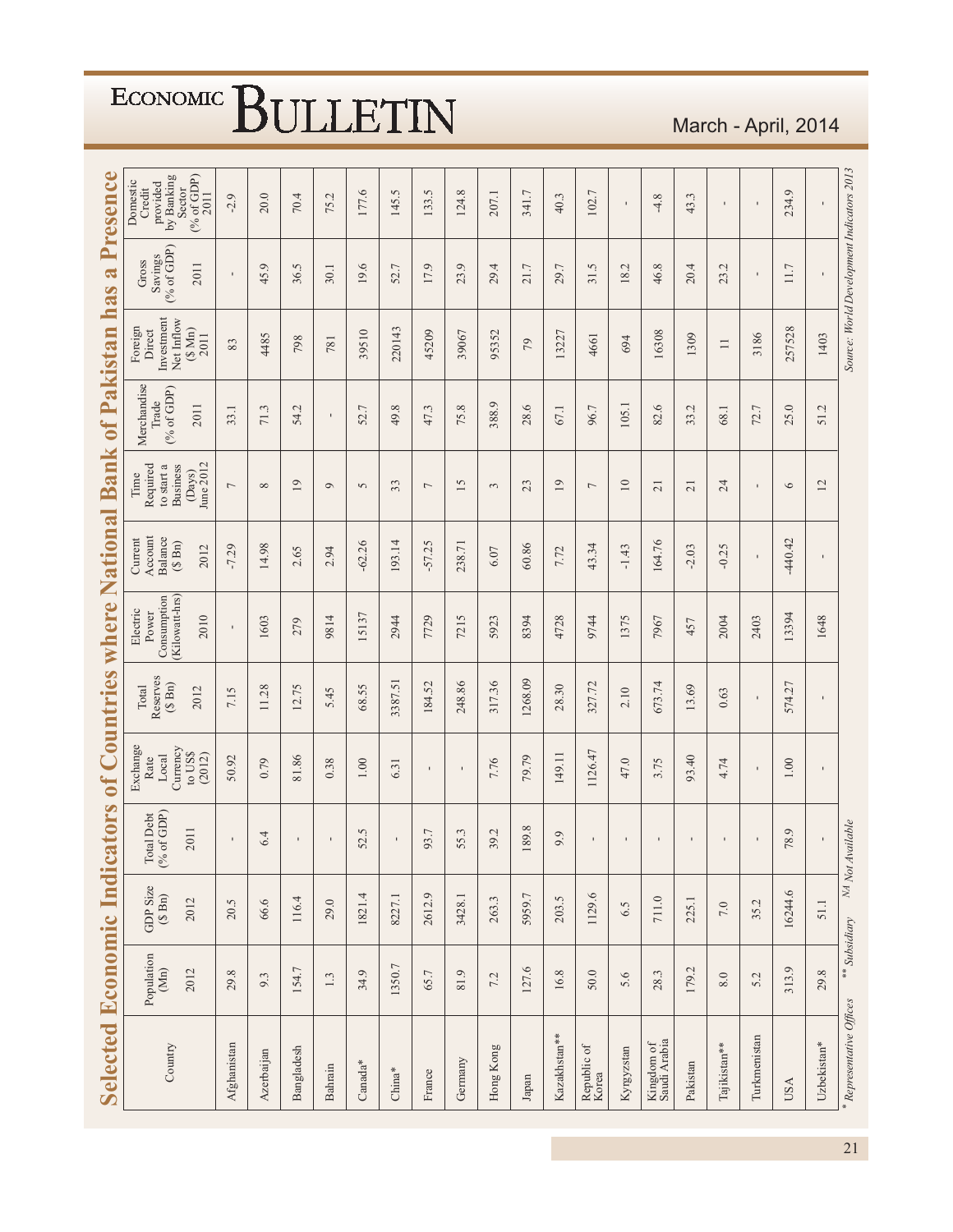### **Book/Report Reviews**

Gender at Work A Companion to the World Development Report on Jobs

While many more girls are going to school and living longer and healthier lives than 30 or even 10 years ago, many still lack basic freedom and opportunities and face huge inequalities at work. Globally, fewer than half of women have jobs, compared with almost four-fifths of men. Women still learn less, earn less, and have far fewer assets and opportunities.

The Report, *Gender at Work*, looks closely at existing constraints as well as policies and practices that show promise in closing the gaps. Closing the gaps would help stimulate job creation and in alleviating extreme poverty. This would require leveling the playing field and creating the types of jobs that can empower women. Targeted, gender-specific and multisectoral policies are also needed to respond to country-specific constraints.

The gender differences at work exist in various forms, labour force participation rates, in earnings and types of jobs. It has been found that women consistently earn less then men. Both sort into different types of economic activity, including different occupations, sectors, industries and types of firms. Women's labourforce participation has fallen from 57 percent in 1990 to 55 percent in 2012.

National Plan of Action to **Accelerate Education-Related MDGs** 2013-16 Ministry of Education Government of Pakistan

The Ministry of Education, Government of Pakistan, undertook an important initiative to prepare status report on education-related MDGs. The Ministry coordinated with Provincial and Area Departments of Education for developing accelerating framework to achieve the MDG targets by 2015. Accordingly it nominated focal persons for developing Plan of Action for MDG Accelerated Framework.

The National Plan of Action estimates a total of 6.7 million primary-aged out-of-school children during 2013-16. Of these 5.06 million children are expected to be enrolled in the country. The gross national cost is estimated at Rs189 billion. The Government of Pakistan is committed to gradually increase the allocation to education from the present 2 percent of GDP to 4 percent by 2018. In this, provincial allocations to primary education will have to be substantially increased to reach out to the disadvantaged groups.

At present, at the international level, education development is guided by two comprehensive international initiatives, endorsed by an overwhelming majority of governments around the globe. These are the *Education for* All (EFA) and the Millennium Development Goals (MDGs).

The key objective of the *National Plan of Action* is to accelerate the progress towards achieving education MDGs in the next three years. More specifically, the Plan aims to achieve<sup>.</sup>

- $\mathbf{1}$ enrolment of maximum number of out-of-school children in primary classes;
- $2<sub>1</sub>$ in-school retention all enrolled children, and completion of their primary education;
- 3. improvement in equality of primary education

The National Plan of Action is based on eight provincial/area plans. Each provincial/area plan reviews the education situation in its respective province/area, identifies the gap in primary enrolments, quantifies the number of out-of-school children, analyses the reasons for low enrolments and high drop-out rates and suggests enhancement of existing options as well adoption of innovative strategies to attain maximum progress within the stipulated time frame.

Given that the MDG targets are to be attained by the 2015-16 i.e. within the next three years, Pakistan has designed the above National *Plan of Action* to accelerate implementation which will ensure maximum progress in achieving the education goals in the next three years.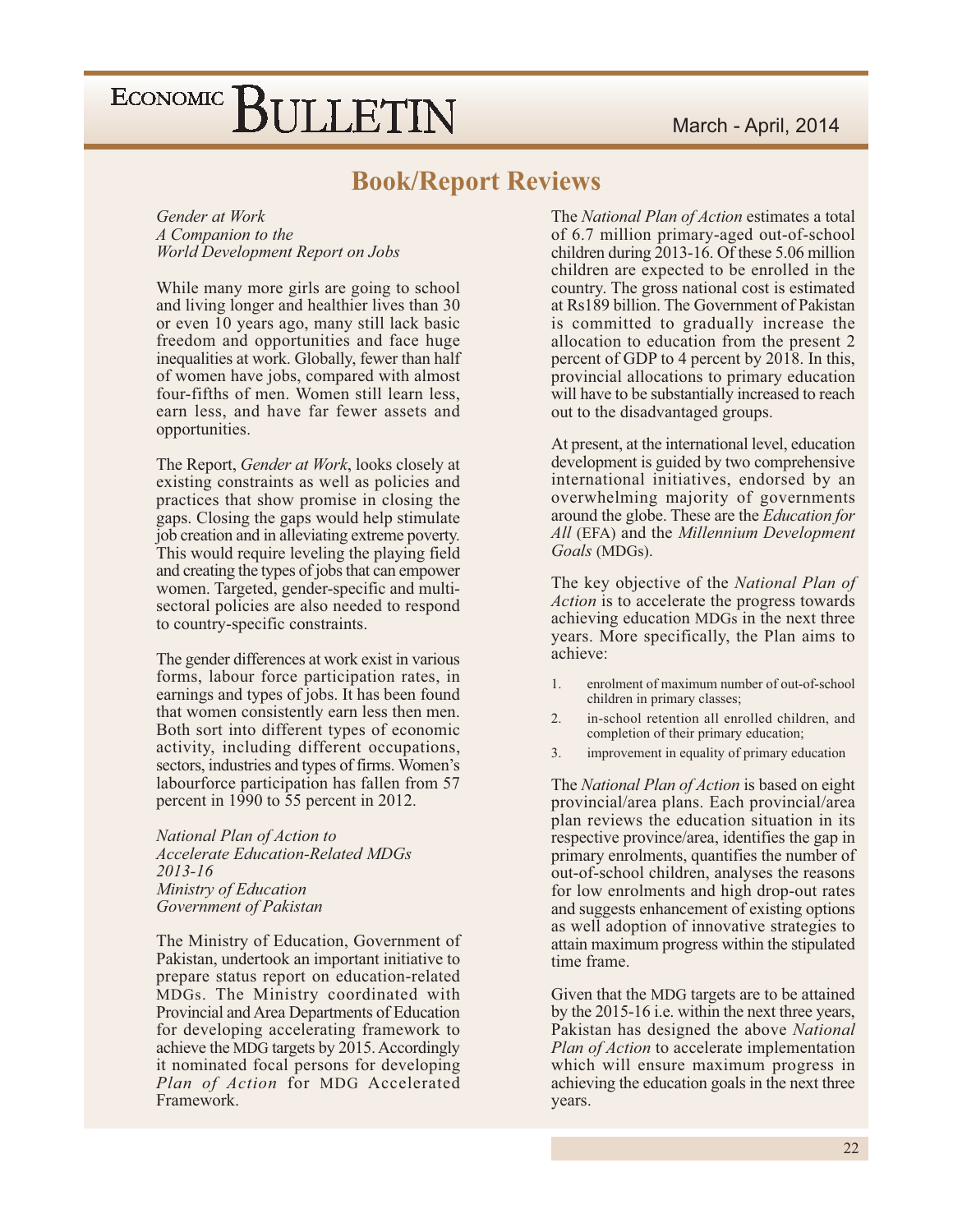### **Pakistan — Selected Economic Indicators**

|                                  | Unit         | 2006-07  | 2007-08 | 2008-09  | 2009-10 | 2010-11 | 2011-12 | 2012-13 |
|----------------------------------|--------------|----------|---------|----------|---------|---------|---------|---------|
| <b>Output and Prices</b>         |              |          |         |          |         |         |         |         |
| GNP Size $fc$                    | Rs.bn        | 8893     | 10564   | 12888    | 14815   | 18476   | 20442   | 22717   |
| GDP Size fc                      | Rs.bn        | 8736     | 10355   | 12542    | 14248   | 17656   | 19406   | 21616   |
| Income Per Capita                | \$           | 980      | 1053    | 1026     | 1072    | 1275    | 1323    | 1368    |
| Income Per Capita                | Rs           | 56227    | 64157   | 76635    | 86268   | 108979  | 118085  | 131543  |
| Real Growth                      | $(\%)$       |          |         |          |         |         |         |         |
| <b>GNP</b>                       |              | 6.7      | 3.7     | 2.1      | 4.1     | 3.5     | 4.3     | 3.4     |
| <b>GDP</b>                       |              | 5.5      | 5.0     | 0.4      | 2.6     | 3.7     | 4.4     | 3.6     |
| Agriculture                      |              | 3.4      | 1.8     | 3.5      | 0.2     | 2.0     | 3.5     | 3.3     |
| Manufacturing                    |              | 9.0      | 6.1     | $(-)4.2$ | 1.4     | 2.5     | 2.1     | 3.5     |
| Services Sector                  |              | 5.6      | 4.9     | 1.3      | 3.2     | 3.9     | 5.3     | 3.7     |
| <b>Prices</b>                    | $(\%)$       |          |         |          |         |         |         |         |
| <b>Consumer Price Inflation</b>  |              | 7.8      | 12.0    | 17.0     | 10.1    | 13.7    | 11.0    | 7.4     |
| <b>Wholesale Price Inflation</b> |              | 6.9      | 16.4    | 18.9     | 13.8    | 21.2    | 10.4    | 7.3     |
| Food Inflation CPI               |              | 10.3     | 17.6    | 23.7     | 12.9    | 18.0    | 11.0    | 7.1     |
| Non Food Inflation CPI           |              | 6.0      | 7.9     | 18.4     | 8.3     | 10.7    | 11.0    | 7.5     |
| Core Inflation <sup>†</sup>      |              | 5.9      | 8.4     | 11.4     | 7.6     | 9.4     | 10.6    | 9.6     |
| <b>GDP</b> Deflator              |              | 7.28     | 13.20   | 20.67    | 10.85   | 19.66   | 5.63    | 7.5     |
| Gold Tezabi (Karachi)            | Rs./10 grams | 12619    | 16695   | 22195    | 29587   | 37658   | 48444   | 50744   |
| Petrol Super                     | Rs/Ltr       | 56.00    | 57.83   | 67.68    | 67.56   | 75.70   | 92.93   | 101.26  |
| Kerosene Oil                     | Rs/Ltr       | 39.09    | 43.44   | 66.79    | 72.65   | 84.89   | 104.84  | 116.07  |
| Wheat Flour (Avg. Quality)       | Rs/Kg        | 13.64    | 18.07   | 25.64    | 28.73   | 29.40   | 30.26   | 34.53   |
| <b>Savings and Investment</b>    | $%$ GDP      |          |         |          |         |         |         |         |
| National Savings                 |              | 14.0     | 11.0    | 12.0     | 13.6    | 14.2    | 12.8    | 13.8    |
| Domestic Savings                 |              | 12.3     | 9.1     | 9.4      | 9.8     | 9.7     | 7.7     | 9.0     |
| <b>Gross Fixed Investment</b>    |              | 17.19    | 17.61   | 15.90    | 14.20   | 12.51   | 13.32   | 12.60   |
| Public Sector                    |              | 4.6      | 4.8     | 4.3      | 3.7     | 3.2     | 3.7     | 3.9     |
| Private Sector                   |              | 12.6     | 2.8     | 11.7     | 10.5    | 9.3     | 9.6     | 8.7     |
| <b>Public Finance</b>            |              |          |         |          |         |         |         |         |
| Revenue Receipts (Fed Govt)      | $%$ GDP      | 14.0     | 14.1    | 14.0     | 13.8    | 12.2    | 12.1    | 12.1    |
| Tax Revenue                      | $%$ GDP      | 9.6      | 9.9     | 9.1      | 10.0    | 9.2     | 9.7     | 8.9     |
| Total Expenditure                | $%$ GDP      | 19.5     | 21.4    | 19.2     | 17.3    | 14.6    | 13.9    | 16.7    |
| Overall Budget Deficit           | $\%$ GDP     | 4.1      | $7.3\,$ | $5.2\,$  | 6.2     | 6.5     | 6.8     | $8.0\,$ |
| FBR Tax Collection (Fed Govt)    | Rs.bn        | 847.2    | 1008.1  | 1161.1   | 1483.0  | 1679.4  | 1945.7  | 2048.6  |
| Direct Taxes                     | $%$ share    | 39.4     | 38.4    | 38.2     | 36.4    | 37.3    | 37.6    | 36.0    |
| <b>Indirect Taxes</b>            | $%$ share    | $60.6\,$ | 61.5    | 61.8     | 63.6    | 62.7    | 62.4    | 64.0    |
| <b>Monetary Sector</b>           |              |          |         |          |         |         |         |         |
| Growth of Broad Money (M2)       | $\%$         | 19.3     | 15.3    | 9.6      | 12.5    | 15.9    | 14.1    | 15.9    |
| Currency in Circulation          | Rs.bn        | 840.2    | 982.3   | 1152.2   | 1295.4  | 1501.4  | 1673.7  | 1938.2  |
| Public Sector Borrowing (net)    | Rs.bn        | 926      | 1508    | 2034     | 2441    | 3020    | 4258    | 5737    |
| Borrowings for Budgetary Support | Rs.bn        | 810      | 1365    | 1681     | 2011    | 2602    | 3800    | 5246    |
| Credit to Private Sector         | Rs.bn        | 2480     | 2890    | 2907     | 3020    | 3141    | 3376    | 3357    |

non-food non-energy.